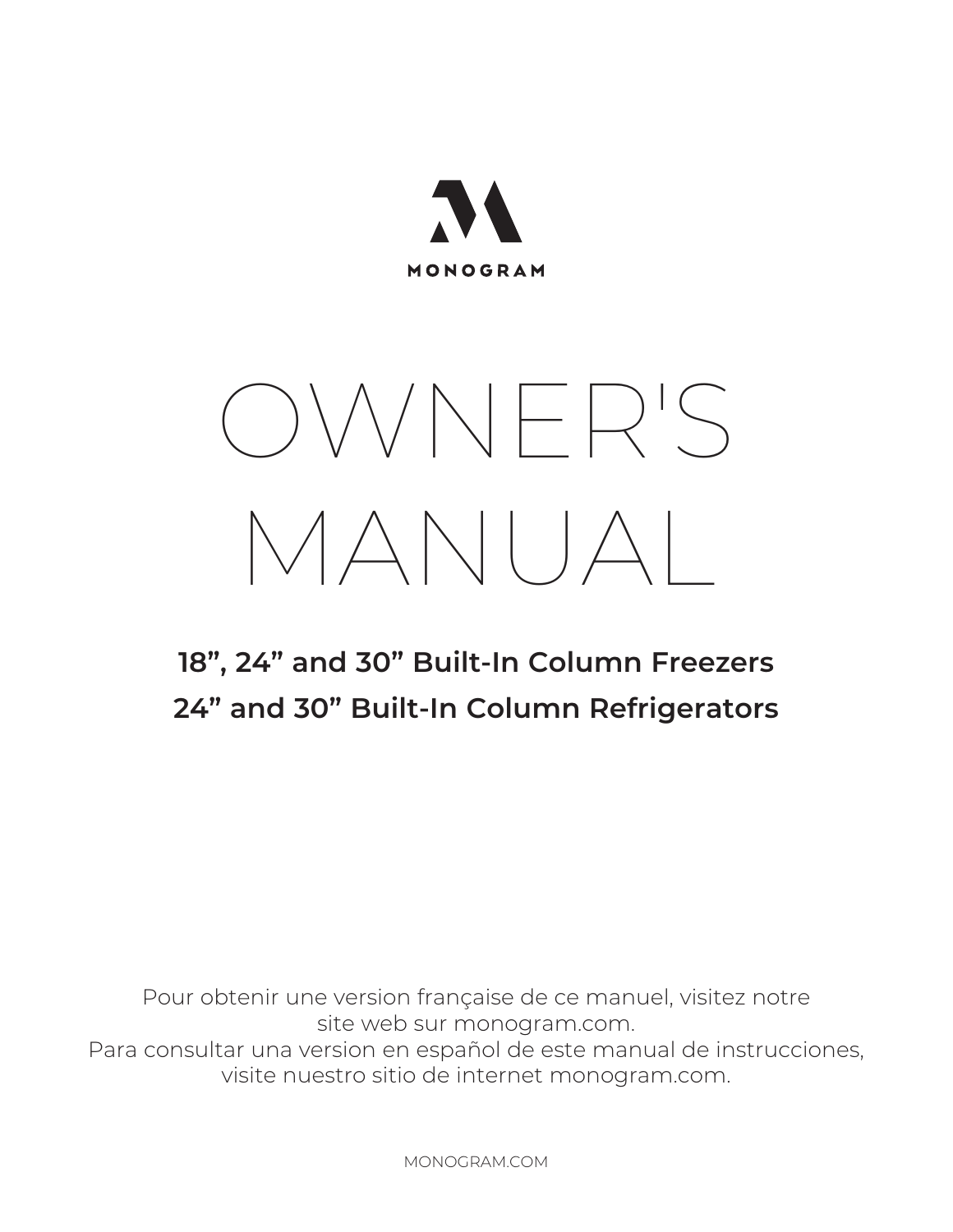### **TABLE OF CONTENTS**

### **MODEL INFORMATION**

#### **MODEL NUMBERS**

ZIF181, ZIF241, ZIF301 ZIR241,ZIR301

#### **WRITE DOWN THE MODEL AND SERIAL NUMBERS**

These will be on a label on the hinge side wall of your appliance. The refrigerator label is beside the humidity control drawer. The freezer label is beside the ice storage drawer.

Use these numbers in any correspondence or service calls concerning your appliance.

**Please write these numbers here:**

Model Number

Serial Number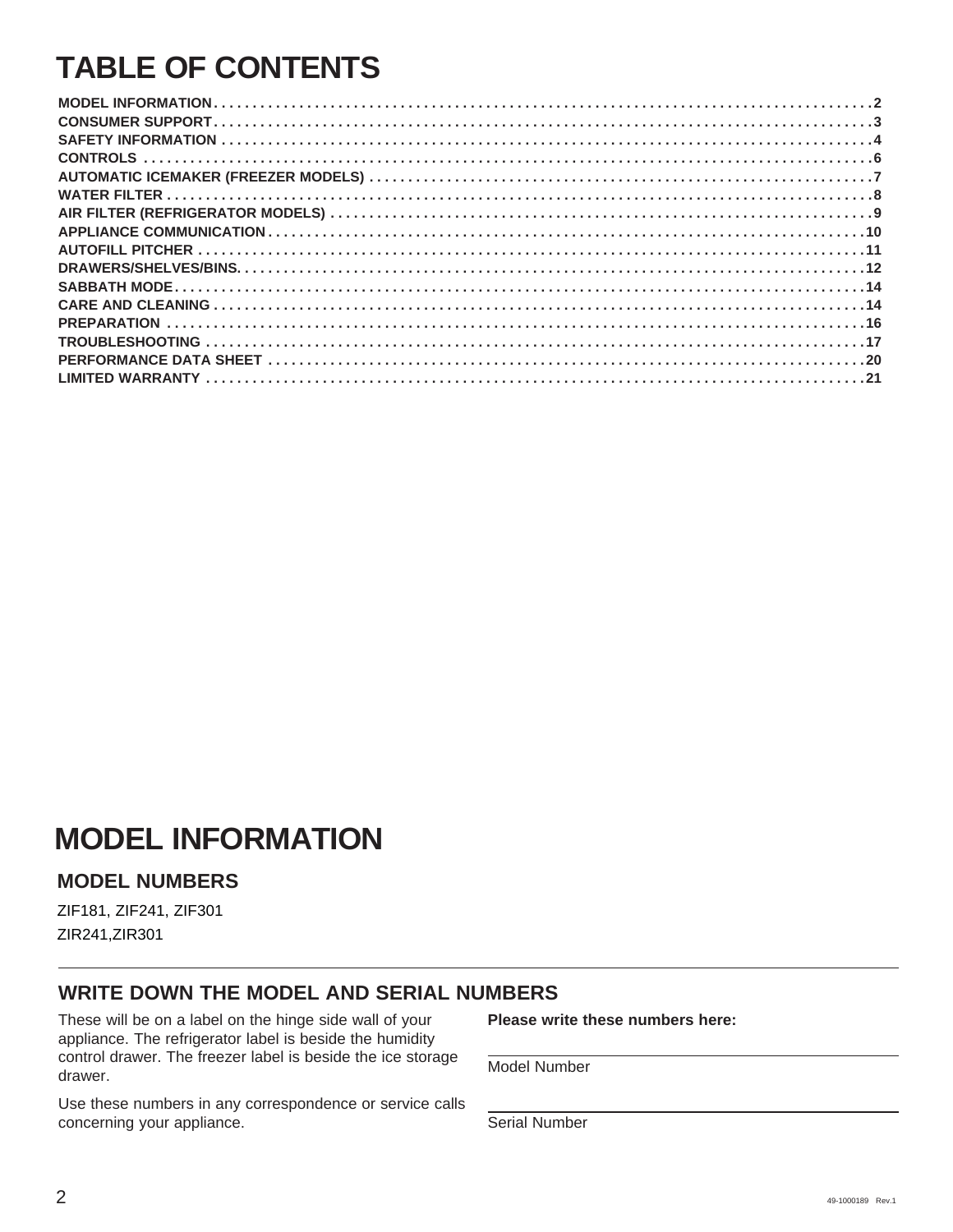### **CONSUMER SUPPORT**

#### **MONOGRAM WEBSITE**

Have a question or need assistance with your appliance? Try the Monogram website 24 hours a day, any day of the year! You can also shop for more great Monogram products and take advantage of all our on-line support services designed for your convenience. In the US: **monogram.com** 

In Canada: **monogram.ca**

### **REGISTER YOUR APPLIANCE**

Register your new appliance on-line at your convenience! Timely product registration will allow for enhanced communication and prompt service under the terms of your warranty, should the need arise. You may also mail in the pre-printed registration card included in the packing material. In the US: **monogram.com/register** 

In Canada: **Prodsupport.mabe.ca/crm/Products/ProductRegistration.aspx**

### **SCHEDULE SERVICE**

Expert Monogram repair service is only one step away from your door. Get on-line and schedule your service at your convenience any day of the year. In the US: **monogram.com**  In Canada: **monogram.ca**

### **REMOTE CONNECTIVITY**

For assistance with wireless network connectivity (for models with remote enable), visit our website at **monogram.com/connect** in the US only.

### **PARTS AND ACCESSORIES**

Individuals qualified to service their own appliances can have parts or accessories sent directly to their homes (VISA, MasterCard and Discover cards are accepted). Order on-line today 24 hours every day. In the US: **monogram.com/use-and-care/parts**

**Instructions contained in this manual cover procedures to be performed by any user. Other servicing generally should be referred to qualified service personnel. Caution must be exercised, since improper servicing may cause unsafe operation.**

Customers in Canada should consult the nearest MC Commercial service center or visit our website at **monogram.ca.**

### **CONTACT US**

If you are not satisfied with the service you receive from Monogram, contact us on our website with all the details including your phone number, or write to:

In the US: General Manager, Customer Relations | Monogram Appliances, Appliance Park | Louisville, KY 40225 **monogram.com/contact**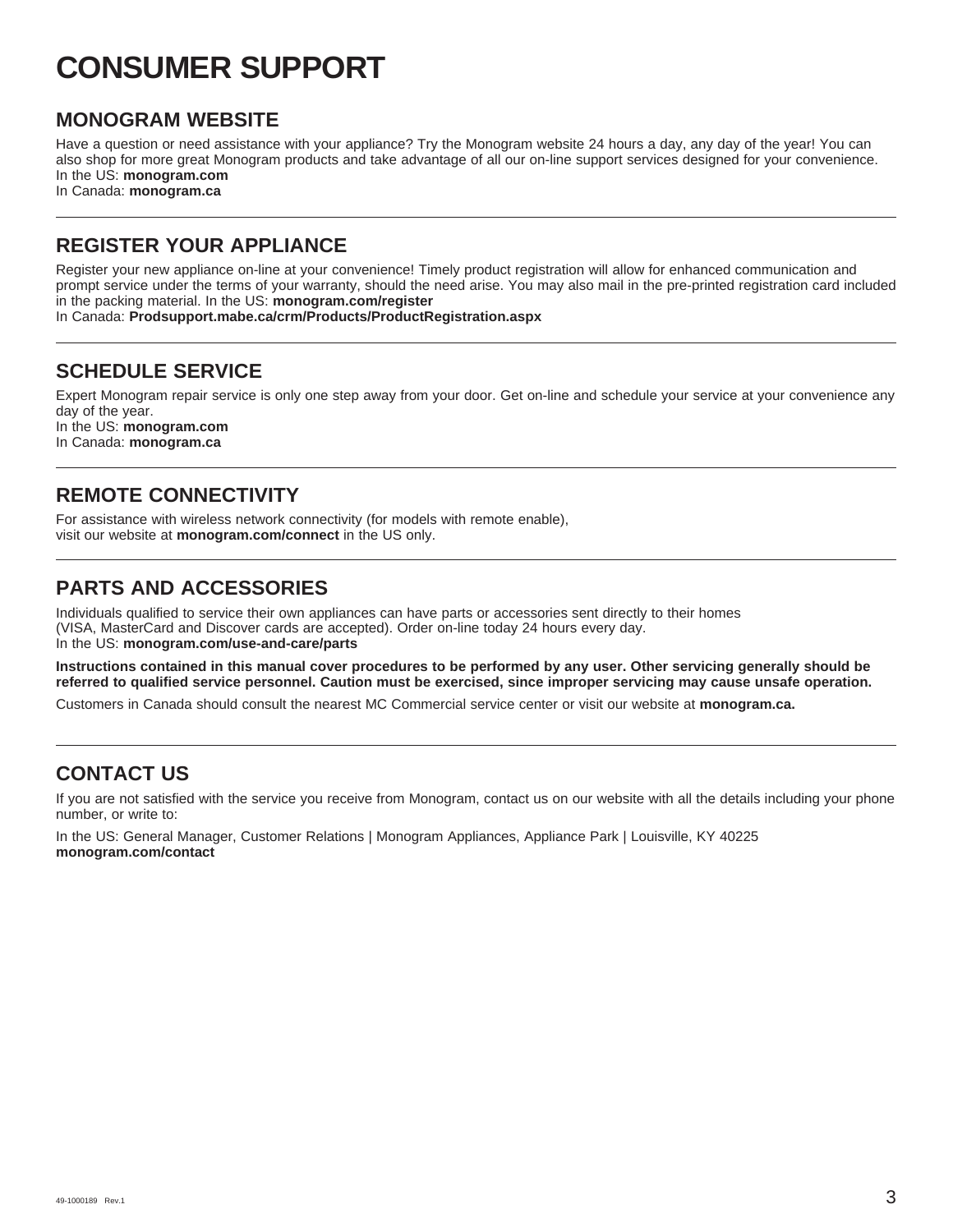### **IMPORTANT SAFETY INFORMATION READ ALL INSTRUCTIONS BEFORE USING THE APPLIANCE**

**AWARNING** To reduce the risk of fire, explosion, electric shock, or injury when using your refrigerator, follow these basic safety precautions:

- This refrigerator must be properly installed and located in accordance with the Installation Instructions before it is used.
- **Detect 8** Unplug the refrigerator before making repairs or cleaning.

**NOTE:** Power to the refrigerator cannot be disconnected by any setting on the control panel. **NOTE:** Repairs must be performed by a qualified Service Professional.

- Replace all parts and panels before operating.
- Do not use an extension cord.
- Keep flammable materials and vapors away from the refrigerator.
- Do not store explosive substances such as aerosol cans with a flammable propellant in this appliance.
- To prevent suffocation and entrapment hazards to children, remove the fresh food and freezer doors from any refrigerator before disposing of it or discontinuing its use.
- To avoid serious injury or death, children should not stand on, or play in or with the appliance.
- $\blacksquare$  Children and persons with reduced physical, sensory or mental capabilities or lack of experience and knowledge can use this appliance only if they are supervised or have been given instructions on safe use and understand the hazards involved.
- This appliance is intended to be used in household and similar applications such as: staff kitchen areas in shops, offices and other working environments; farm houses; by clients in hotels, motels, bed & breakfast and other residential environments; catering and similar non-retail applications.
- $\blacksquare$  Connect to potable water supply only. A cold water supply is required for automatic icemaker operation. The water pressure must be between 40 and 120 psi (275-827 kilopascals).
- Do not apply harsh cleaners to the refrigerator. Certain cleaners will damage plastic which may cause parts such as the door or door handles to detach unexpectedly. See the Care and Cleaning section for detailed instructions.

**ACAUTION** To reduce the risk of injury when using your refrigerator/freezer, follow these basic safety precautions.

- Do not clean glass shelves or covers with warm water when they are cold. Glass shelves and covers may break if exposed to sudden temperature changes or impact, such as bumping or dropping. Tempered glass is designed to shatter into many small pieces if it breaks.
- Keep fingers out of the "pinch point" areas; clearances between the doors and between the doors and cabinet are necessarily small. Be careful closing doors when children are in the area.
- Do not touch the cold surfaces in the freezer compartment when hands are damp or wet, skin may stick to these extremely cold surfaces.
- Do not refreeze frozen foods which have thawed completely.
- $\blacksquare$  In freezers with automatic ice makers, avoid contact with the moving parts of the ejector mechanism, or with the heating element that releases the cubes. Do not place fingers or hands on the automatic ice making mechanism while the freezer is plugged in.

**WARNING FIRE OR EXPLOSION HAZARD Flammable Refrigerant**

**This appliance contains isobutane refrigerant, also known as R600a, a natural gas with high environmental compatibility. However, it is also combustible. Adhere to the warnings below to reduce the risk of injury or property damage.**

- **1.** When handling, installing and operating the appliance, care should be taken to avoid damage to the refrigerant tubing.
- **2.** Service shall only be performed by authorized service personnel. Use only manufacturer-authorized service parts.
- **3.** Dispose of refrigerator in accordance with the Federal and Local Regulations. The flammable refrigerant and

insulation material used in this product require special disposal procedures. Contact your local authorities for the environmentally safe disposal of your refrigerator.

- **4.** Keep ventilation openings in the appliance enclosures or in the built-in structure clear of obstruction.
- **5.** To remove frost, scrape with a plastic or wood spatula or scraper. Do not use an ice pick or a metal or sharpedged instrument as it may puncture the freezer liner and then the flammable refrigerant tubing behind it.
- **6.** Do not use electrical appliances inside the food storage compartment of the appliance.
- **7.** Do not use any electrical device to defrost your freezer.

#### **Refrigerant and Foam Disposal**:

Dispose of appliance in accordance with Federal and Local Regulations. Flammable refrigerant used requires special disposal procedures. Contact your local authorities for the environmentally safe disposal of your appliance.

# **READ AND SAVE THESE INSTRUCTIONS**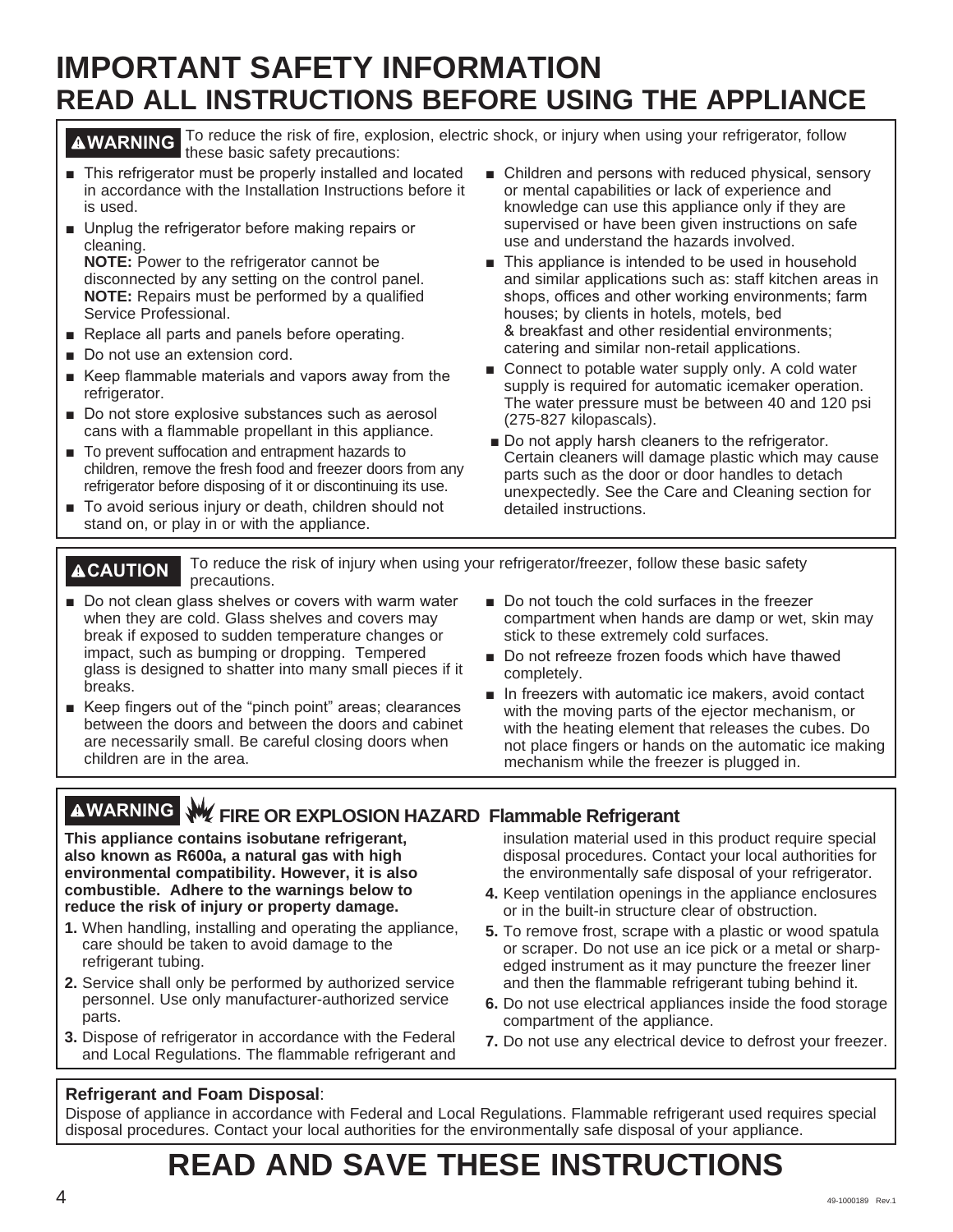### **INSTALLATION IMPORTANT SAFETY INFORMATION READ ALL INSTRUCTIONS BEFORE USING THE APPLIANCE**

### **AWARNING W FIRE OR EXPLOSION HAZARD**

Keep flammable materials and vapors away from refrigerator. Failure to do so can result in fire, explosion, or death.

# **AWARNING**<br>
Tip Over Hazard.

These appliances are top heavy, especially with any doors open, and must be secured to prevent tipping forward which could result in death or serious injury. Read and follow the entire installation instructions for securing the appliance with the anti-tip system.

### **CONNECTING ELECTRICITY**

### **AWARNING ELECTRICAL SHOCK HAZARD**

Plug into a grounded 3-prong outlet

Do not remove the ground prong

Do not use an adapter

Do not use an extension cord.

Failure to follow these instructions can result in death, fire, or electrical shock.

#### **Do not, under any circumstances, cut or remove the third (ground) prong from the power cord. For personal safety, this appliance must be properly grounded.**

The power cord of this appliance is equipped with a 3-prong (grounding) plug which mates with a standard 3-prong (grounding) wall outlet to minimize the possibility of electric shock hazard from this appliance.

Have the wall outlet and circuit checked by a qualified electrician to make sure the outlet is properly grounded.

Where a standard 2-prong wall outlet is encountered, it is your personal responsibility and obligation to have it replaced with a properly grounded 3-prong wall outlet. Do not use an adapter.

The refrigerator/freezer should always be plugged into its own individual electrical outlet which has a voltage rating that matches the rating plate.

A 115 Volt AC, 60 Hz, 15- or 20-amp fused, grounded electrical supply is required. This provides the best performance and also prevents overloading house wiring circuits which could cause a fire hazard from overheated wires.

Never unplug your refrigerator/freezer by pulling on the power cord. Always grip plug firmly and pull straight out from the outlet.

Immediately discontinue use of a damaged supply cord. If the supply cord is damaged, it must be replaced by a qualified service professional with an authorized service part from the manufacturer.

When moving the refrigerator/freezer away from the wall, be careful not to roll over or damage the power cord.

### **PROPER DISPOSAL OF YOUR OLD REFRIGERATOR/FREEZER**

### **WARNING SUFFOCATION AND ENTRAPMENT HAZARD**

Failure to follow these disposal instructions can result in death or serious injury

**IMPORTANT:** Child entrapment and suffocation are not problems of the past. Junked or abandoned refrigerator/ freezers are still dangerous even if they will sit for "just a few days." If you are getting rid of your old refrigerator/ freezer, please follow the instructions below to help prevent accidents.

#### **Before You Throw Away Your Old Appliance**

- Take off the fresh food and freezer doors.
- **Example 2** Leave the shelves in place so that children may not easily climb inside.

### **READ AND SAVE THESE INSTRUCTIONS**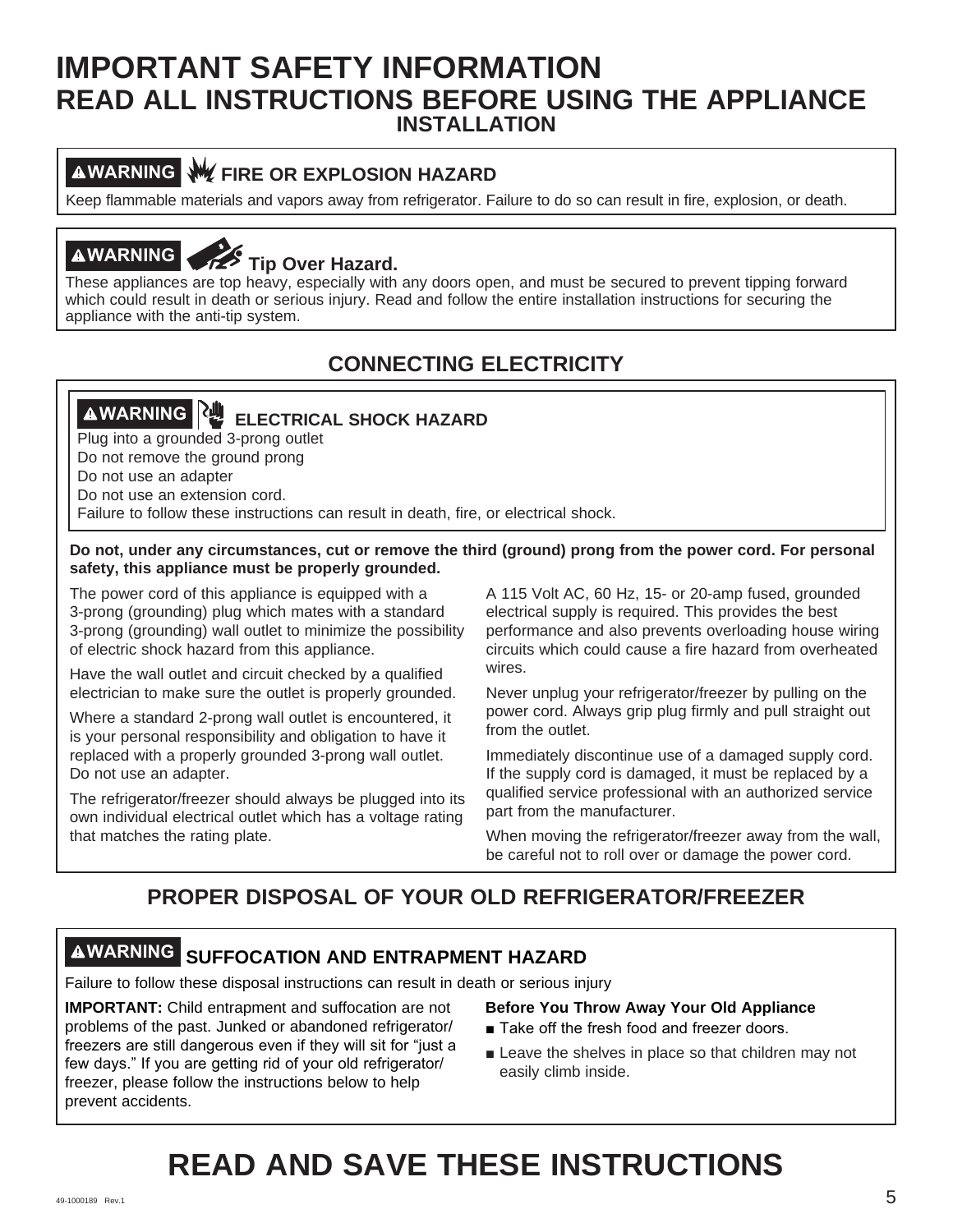### **CONTROLS**

### **FREEZER / REFRIGERATOR CONTROL PANEL**



Preset Settings: Allow 24 hours to reach these preset temperatures.

**The control panel shows the set temperature of the freezer and fresh food units.** The actual temperature will vary from the set temperature based on factors such as door opening, amount of food, defrost cycling and room temperature.

**NOTE:** Frequent door openings or a door left open for periods of time may increase the internal temperature of the freezer or refrigerator compartment temporarily.

**To turn off the cooling system** press and hold both (+) and (-) pads until the display shows **COOLING OFF**.

**To turn the cooling system on,** press either (+) or (-) pad and the display will show **COOLING ON**. The preset temperatures of 0°F or 37°F will appear in the display after 3 seconds.

**To change the temperature settings,** press the (+) or (-) pads to desired temperature set point. Allow 24 hours for the refrigerator/freezer to reach the temperature you have set.

| <b>Temperature Ranges</b> |             |                |
|---------------------------|-------------|----------------|
| Low                       | <b>High</b> |                |
| $34^{\circ}$ F            | 42°F        | Fresh          |
| 1°C                       | ഭ°C         | Food           |
| -6°F                      | +4°F        | <b>Freezer</b> |
| -21°C                     | -16°C       |                |

**NOTE:** Setting the controls to **COOLING OFF** stops cooling, but **does not** shut off electrical power to the refrigerator/freezer.

### **CHANGING DISPLAY TEMPERATURES FROM °F TO °C**

To change between Fahrenheit and Celsius, press and hold (-) pad on the control panel until the display shows in °C.

### **DOOR ALARM**

**To turn the Door Alarm feature off,** press

**DOOR ALARM** once. The **OFF** light will come on. To turn it on, press it again.

When the **DOOR ALARM** is active, the alarm will flash and beep if you keep the door open for more than 2 minutes. The Door Alarm can be silenced by pressing any key. Alarm will sound again after 5 minutes if the door is still open.

| ΟN             |
|----------------|
| DOOR<br>AI ARM |
| ∩FF            |

#### **Adjust tone volume**

To change the tone volume, press and hold **DOOR ALARM** until the display shows a volume level. Pressing and holding **DOOR ALARM** again will toggle to the next volume setting. Repeat to toggle through VOLUME HIGH, VOLUME LOW and VOLUME OFF settings.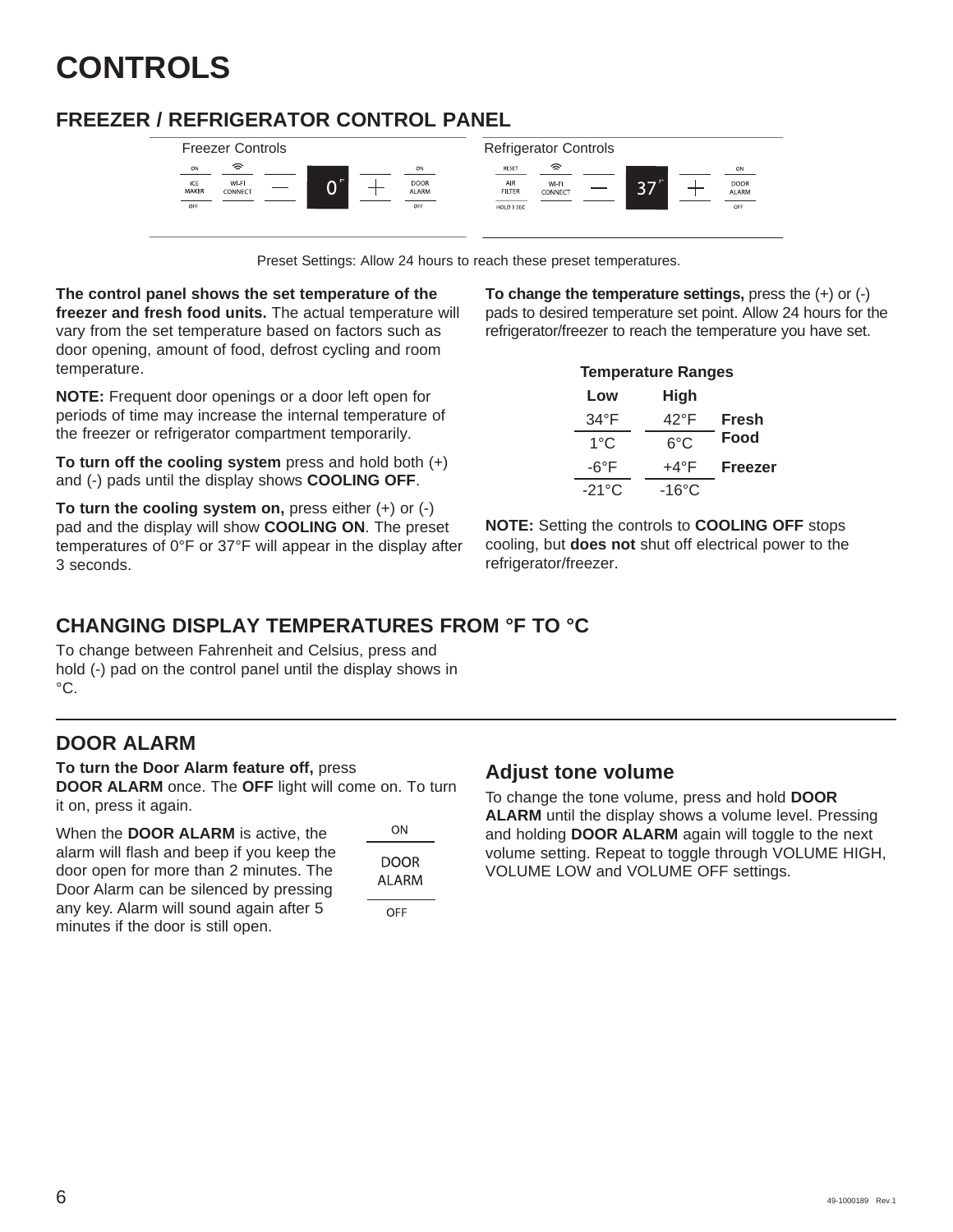### **AUTOMATIC ICEMAKER (FREEZER MODELS)**

**WARNING** Connect to potable water supply only. A cold water supply is required for automatic icemaker operation. The water pressure must be between 40 and 120 psi (275-827 kilopascals).

#### **ACAUTION** To minimize the risk of personal injury, avoid contact with the moving parts of the ejector mechanism, or with the heating element that releases the cubes. Do not place fingers or hands on the automatic ice making mechanism while the refrigerator is plugged in.

#### **A newly-installed freezer may take 12–24 hours to begin making ice.**

The icemaker will produce seven cubes per cycle approximately 15 cycles in a 24-hour period, depending on freezer compartment temperature, room temperature, number of door openings and other use conditions.

If the freezer is operated before the water connection is made to the icemaker, turn OFF the icemaker on the control panel.

When the freezer has been connected to the water supply, turn ON the icemaker on the control panel.



Throw away the first full bucket of ice to allow the water line to clear.

Be sure nothing interferes with the sweep of the feeler arm.

When the bin fills to the level of the feeler arm, the icemaker will stop producing ice.

It is normal for several cubes to be joined together.

If ice is not used frequently, old ice cubes will become cloudy, taste stale and shrink.

**NOTE:** Icemaker works best between 40 and 120 PSI (275-827 kPa) home water pressure.

### **ACCESSING THE ICEMAKER AND ICE STORAGE BIN**

The icemaker is located above the first drawer of the freezer. The ice bin is in the first drawer.

#### **To remove the ice bin:**

Open and fully extend top drawer and lift out the ice storage bin.

If the ice storage bin will be removed more than 2 minutes, set the icemaker power switch to the OFF position to prevent cubes from falling into the wire drawer. Remember to switch the icemaker power switch back to the ON position before replacing the ice storage bin.

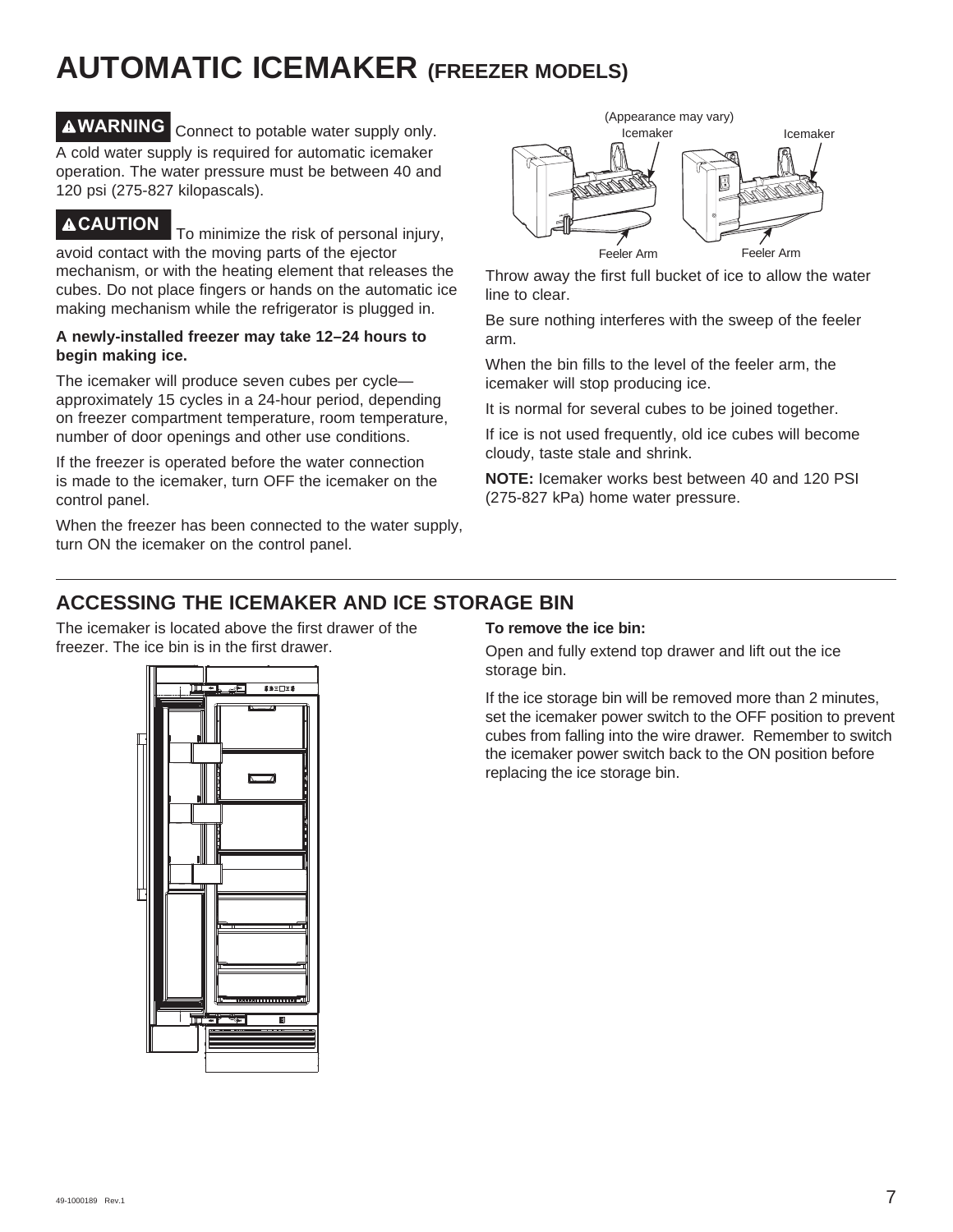### **XWF or XWFE WATER FILTER (on some models)**

### **WATER FILTER CARTRIDGE**

The water filter cartridge is located in the CASE TOP ASSEMBLY at the top of the unit.

#### **When to replace the filter cartridge**

The filter cartridge should be replaced every six months or earlier if 170 gallons of water has been dispensed or the flow of water to the dispenser or icemaker decreases.

The main refrigerator/freezer control panel will display ORDER WATER FILTER when the water filter has reached 90% of life. The display will change to WATER FILTER EXPIRED after 100% of life.

#### **Removing the filter cartridge**

- 1. Open the front cover of the enclosure to 90°. Locate filter and filter removal tool. Filter should be as shown.
- 2. Rotate filter ¼ turn counterclockwise (use filter removal tool if needed).
- 3. Pull filter toward you to remove. NOTE: Water system will not function without filter in place.

#### **Installing the filter cartridge**

- 1. Locate blue arrow on filter. Rotate filter to align arrow as shown.
- 2. Insert filter into position and rotate ¼ turn clockwise (use filter removal tool if needed).
- 3. Return filter removal tool to mounting hook. **Close the compartment door.**





- 4. In refrigerators, run 2 gallons of water through the AutoFill pitcher to remove air from the system. A newly installed filter cartridge will cause water to spurt and dribble until the air is out of the system.
- 5. In freezers, the icemaker may not immediately produce ice. Initial ice may be irregularly shaped. Discard the first bin of ice to allow air to purge from the system. A newly installed filter cartridge will cause water to spurt into the icemaker body, which could lead to ice droplets around the icemaker area. **NOTE:** It is normal for these droplets and initial ice production to appear discolored during the initial system flush. Ice color will return to normal after the first bin of ice production.
- 6. To reset the water filter usage, hold the "+" key on the control panel for 3 seconds.

#### **Filter bypass plug**

To reduce the risk of property damage due to water leakage, you MUST use the filter bypass plug when a replacement filter cartridge is not available. Some models do not come equipped with the filter bypass plug. To obtain a free bypass plug, visit **monogram.com**. In Canada, **monogram.ca** The autofill pitcher and icemaker will not operate without either the filter or bypass plug installed. The bypass plug is installed in the same way as a filter cartridge.



For the maximum benefit of your filtration system, Monogram Appliances recommends the use of GE Appliancesbranded filters only. Using GE Appliances-branded filters in Monogram refrigerators provides optimal performance and reliability. GE Appliances filters meet rigorous industry NSF standards for safety and quality that are important for products that are filtering your water. Monogram Appliances has not qualified non-GE Appliances-branded filters for use in Monogram refrigerators and there is no assurance that non-GE Appliances-branded filters meet Monogram Appliances standards for quality, performance and reliability.

#### **If you have questions, or to order additional filter cartridges, visit our website at monogram.com.**  In Canada, **monogram.ca**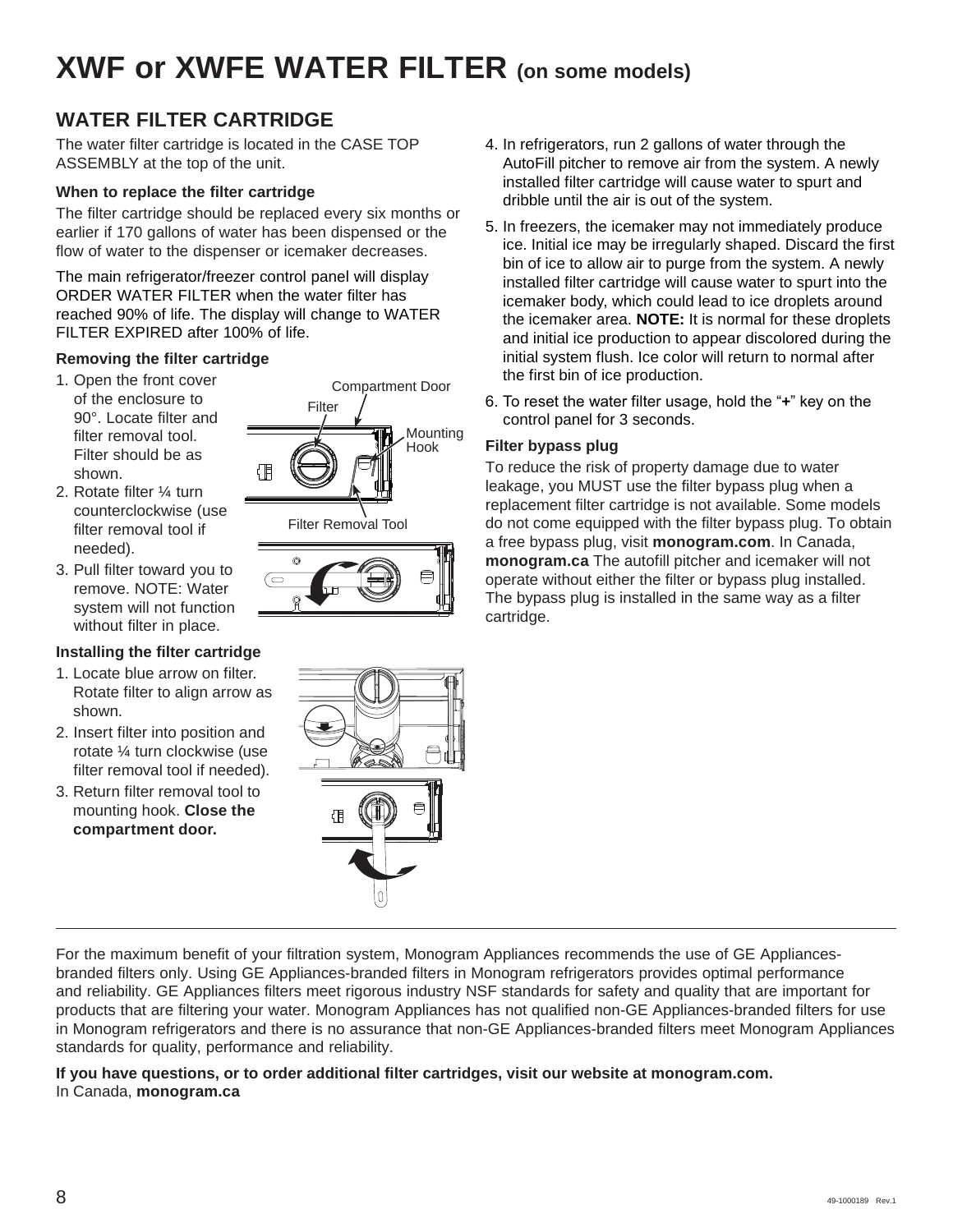### **AIR FILTER (REFRIGERATOR MODELS)**

The Air Filter is located in the upper left corner of some refrigerator models. Monogram recommends replacement of the air filter every 6 months or when odor becomes objectionable.



At 90% of air filter life, RESET and HOLD 3 SEC will flash on the main control above and below the AIR FILTER indicator. at 100% of life, they will stay on continuously.



### **To Replace Filter:**

1. Remove the cover of the air filter by sliding the front.



2. Remove the old filter by pulling out.



3. Remove the replacement filter from the plastic. Insert the filter into the housing by pushing it in. The filter will snap into place.



4. Replace filter cover by sliding it on from the front. Make sure the front edge is flush against the refrigerator wall.



5. Press and hold the AIR FILTER pad to reset the indicator.

| RESET         |
|---------------|
| AIR<br>FIITFR |
| HOLD 3 SEC    |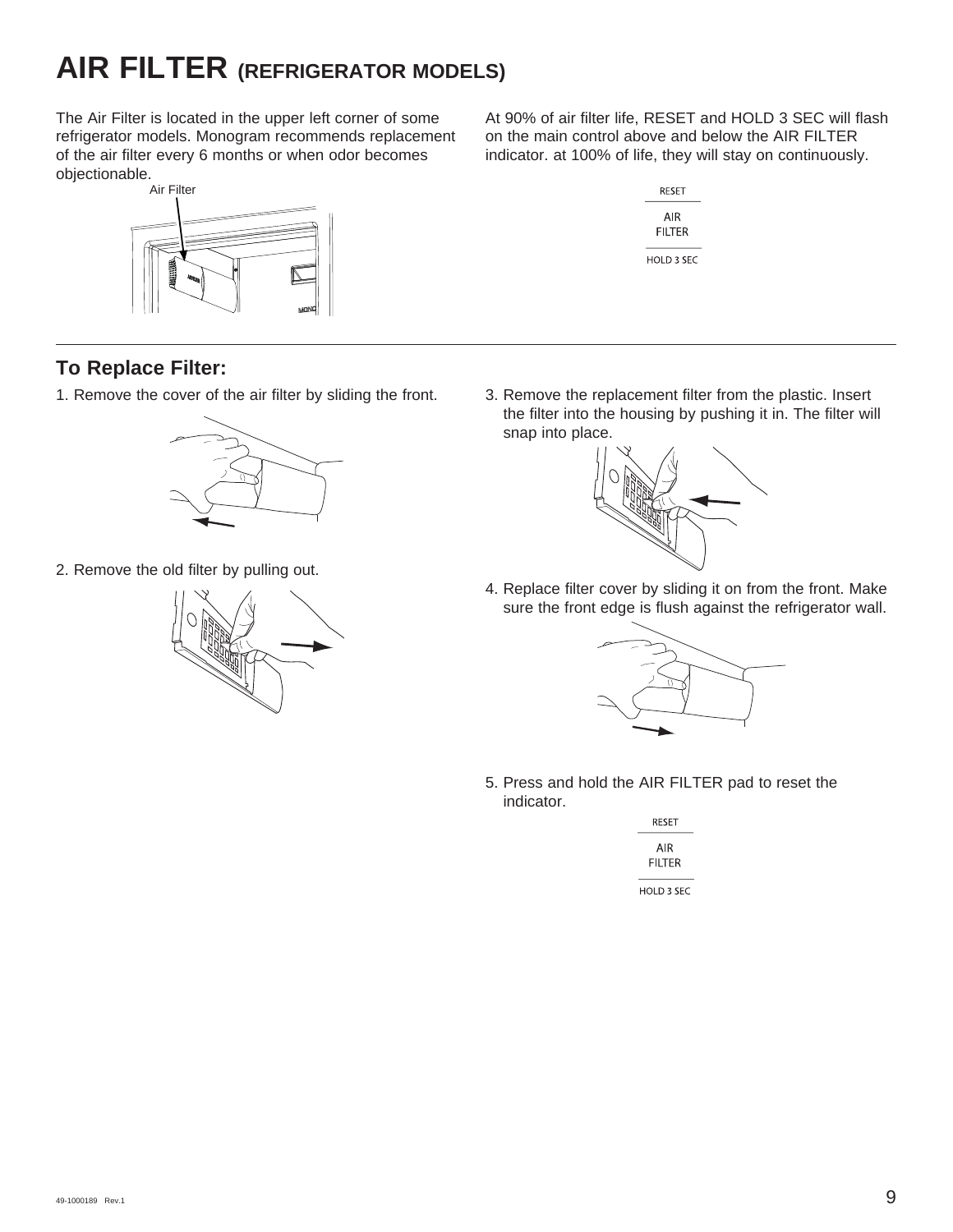### **APPLIANCE COMMUNICATION**

### **WI-FI Connect (for customers in the United States, its territories, and Canada)**

Your refrigerator/freezer has a Connected Appliance information label located behind the lowest door bin, as shown, and can be connected to your WI-FI network, allowing it to communicate with your smart phone for remote monitoring, control and notifications. Please visit **monogram.com/connect** to learn more about connected appliance features, and to learn what connected appliance apps will work with your Smart Phone.

To use your WI-FI, press the **WI-FI** pad on the control panel. The WI-FI symbol will flash during the connection process. It will remain solid when a connection is made.

ふ WI-FI CONNECT

To turn off WI-FI, press and hold the **WI-FI** pad again.



### **REGULATORY INFORMATION FCC/IC Compliance Statement:**

This device complies with Part 15 of the FCC Rules. Operation is subject to the following two conditions:

- 1. This device may not cause harmful interference.
- 2. This device must accept any interference received, including interference that may cause undesired operation.

This equipment has been tested and found to comply with the limits for a Class B digital device, pursuant to Part 15 of the FCC Rules. These limits are designed to provide reasonable protection against harmful interference in a residential installation. This equipment generates uses and can radiate radio frequency energy and, if not installed and used in accordance with the instructions, may cause harmful interference to radio communications. However, there is no guarantee that interference will not occur in a particular installation. If this equipment does cause harmful interference to radio or television reception, which can be determined by turning the equipment off and on, the user is encouraged to try to correct the interference by one or more of the following measures:

- Reorient or relocate the receiving antenna.
- Increase the separation between the equipment and receiver.
- Connect the equipment into an outlet on a circuit different from that to which the receiver is connected.
- Consult the dealer or an experienced radio/television technician for help.

**Labelling:** Changes or modifications to this unit not expressly approved by the manufacturer could void the user's authority to operate the equipment.

#### **ConnectPlus** *module only (or similar communication module)*

**RF Exposure -** This device is only authorized for use in a mobile application. At least 20 cm of separation distance between the *ConnectPlus* device and the user's body must be maintained at all times.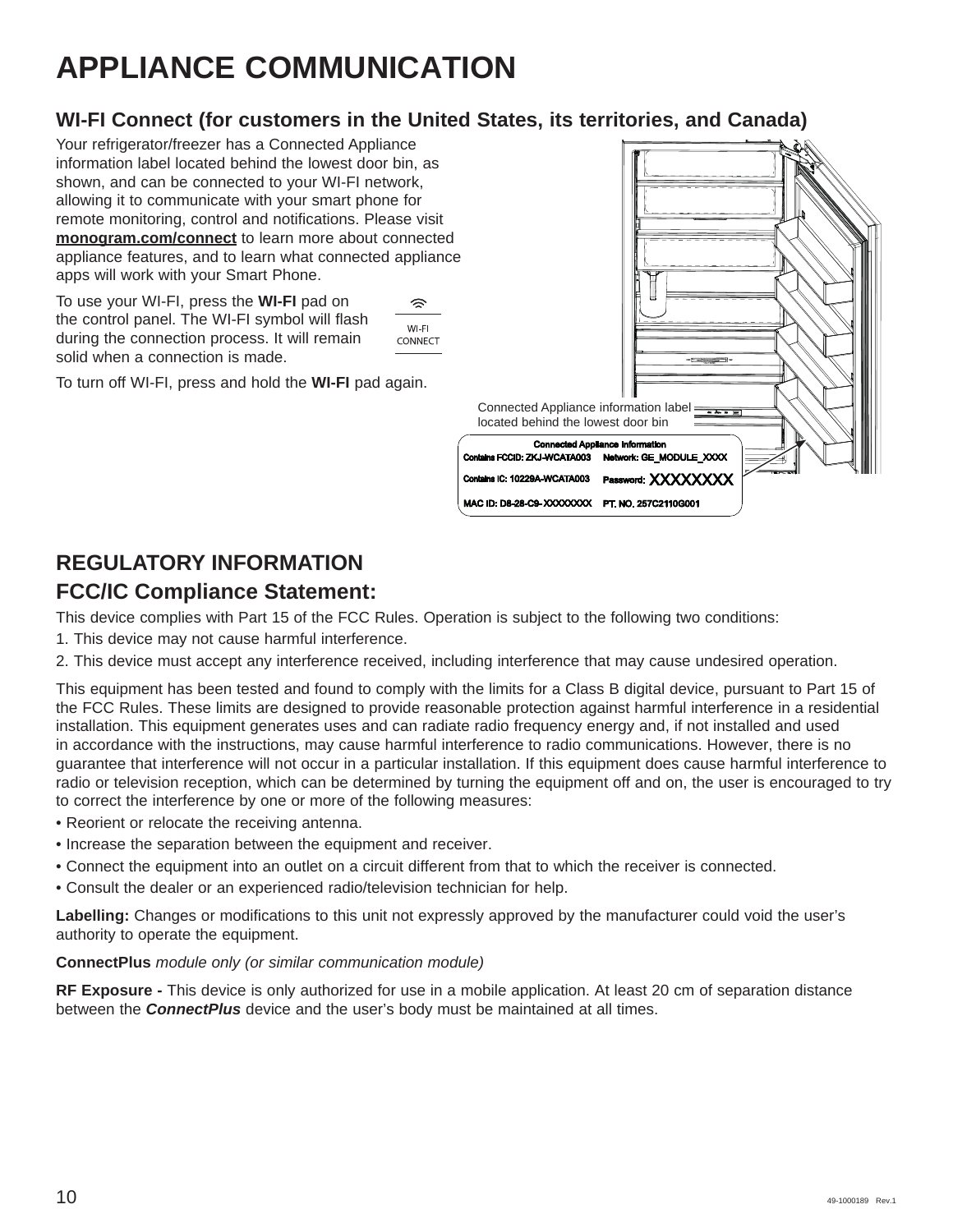### **AUTOFILL PITCHER (on some models)**

The AutoFill pitcher is designed for hands-free, refilling of<br>the pitcher for a constant supply of fresh water the pitcher for a constant supply of fresh water.

- 1. Place the lid onto the pitcher so it fits securely. Align the notch in the pitcher lid to the dispenser guide in the top of the refrigerator and slide the pitcher toward the back of the refrigerator until it stops. There may be up to a 5 second response time before water starts to fill the pitcher. **NOTE:** The pitcher should rest flat on the glass surface.
- 2. Water will fill the pitcher until it reaches a specified level and will then shut off. It is normal for the water level to be below the top of the pitcher.

NOTE: If you remove the pitcher before the water stops, water may drip on the shelf.

When you replace the pitcher back under the dispenser, it will refill the pitcher back to the specified level.

The AutoFill pitcher and lid are dishwasher safe. It is recommended to clean them at a minimum of once per month.

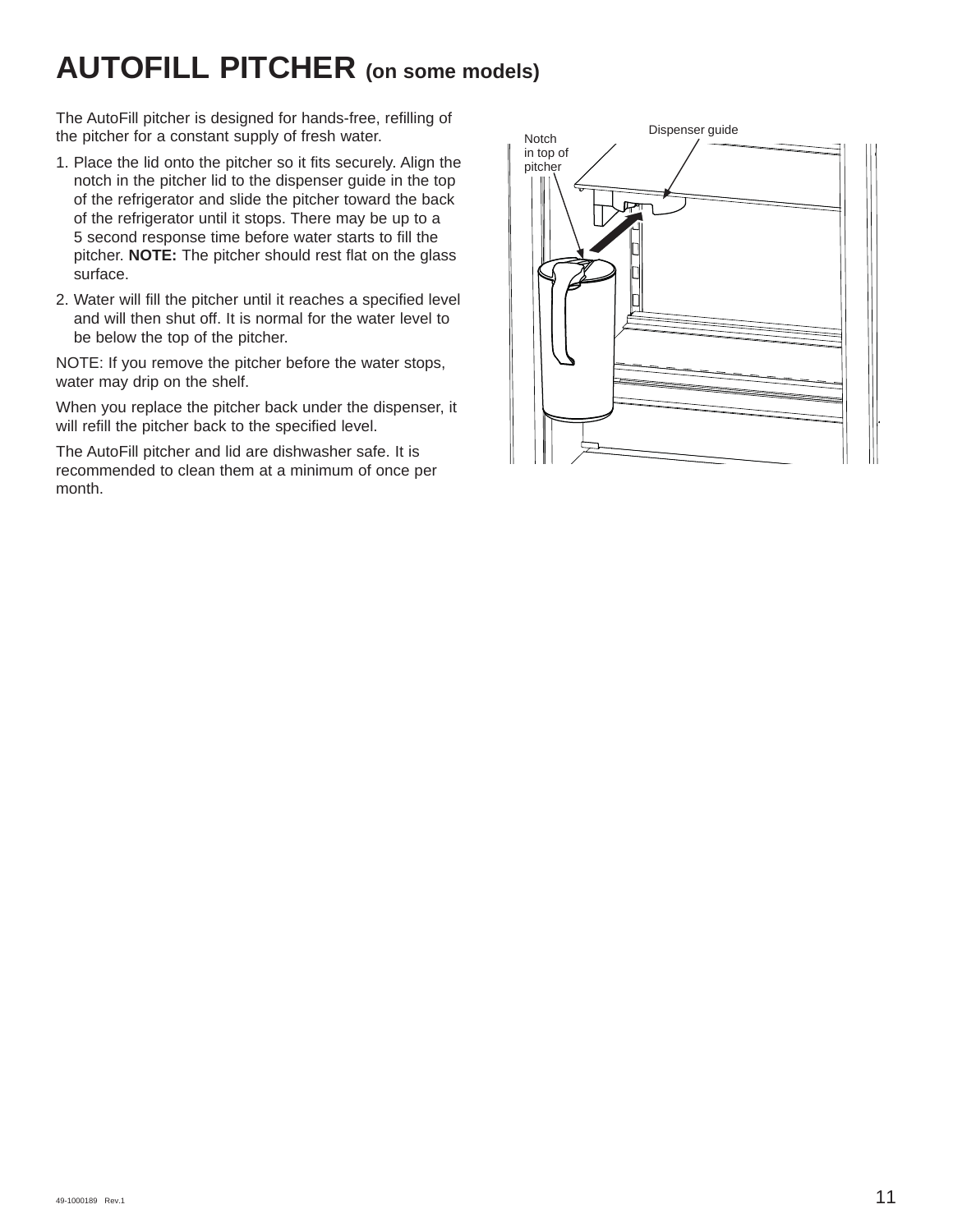### **DRAWERS/SHELVES/BINS**

### **REFRIGERATOR - TEMPERATURE CONTROLLED DRAWER (on some models)**

The temperature controlled drawer has an adjustable temperature control. This drawer can be used for miscellaneous items.

To change the setting, press the Select button.

**NOTE:** Temperatures indicate the appropriate temperatures for the food and actual temperatures may vary based on normal operation and other factors such as door openings and fresh food set point.



### **REFRIGERATOR - HUMIDITY CONTROLLED DRAWER**

The humidity controlled drawer contains a sliding control to let you control the amount of cold air entering the drawers.

Slide the control all the way to the MORE setting and the drawer provides higher humidity levels recommended for most leafy vegetables.

Slide the control all the way to the LESS setting and the drawer provides lower humidity levels recommended for most fruits.

### **REFRIGERATOR DRAWER REMOVAL**

Drawers in the refrigerator will stop before coming all the way out, to help prevent contents from spilling onto floor.

**To remove a drawer:** Pull the drawer out and press the snaps at the front of both sides to release the drawer. Lift the front of the drawer up while pulling forward to move the pan free of the back slide hooks.

**To replace a drawer:** Place the back of the pan under the hooks on the back of the slides. Rotate the drawer down until the front snaps are securing the front of the pan.

Excess water that may accumulate in the bottom of the drawers should be emptied and the drawers wiped dry.



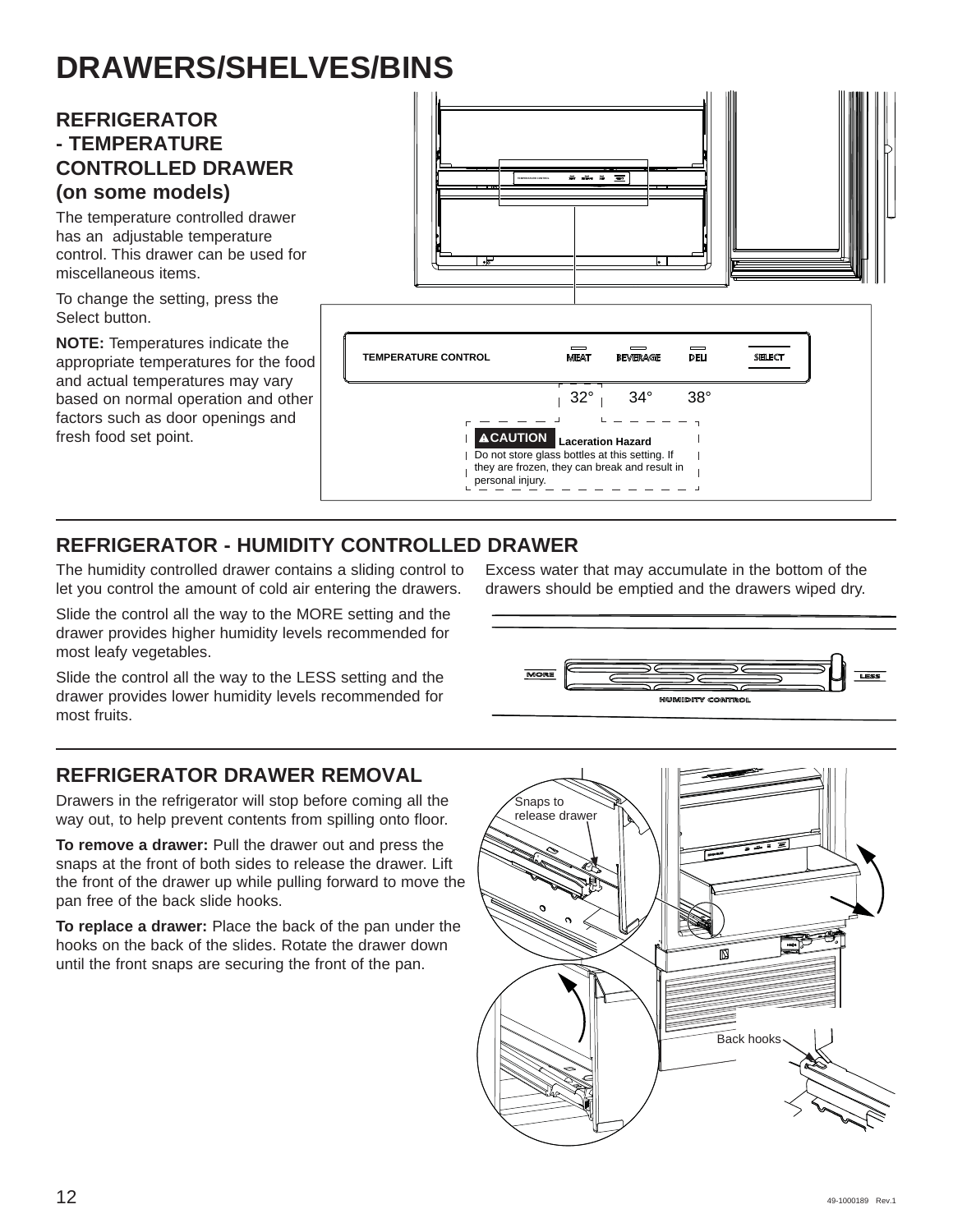## **DRAWERS/SHELVES/BINS**

### **FREEZER DRAWER REMOVAL**

Drawers in the freezer will stop before coming all the way out, to help prevent contents from spilling onto floor.

**To remove a drawer:** Pull the drawer out and lift the front up and clear of the slide. Continue lifting up while pulling forward to release the back hook.

**To replace a drawer:** Place the back hooks into the back slots of the slides. Rotate the drawer down until the front locater pins are seated into the front slots of the slides..



### **ADJUSTABLE SHELVES**

Tempered glass shelves in the refrigerator and freezer enable you to make efficient shelf arrangements to fit your family's food storage needs.

**To remove shelves:** Tilt shelf up at front, then lift it up and out of tracks on rear wall of refrigerator/freezer.

**CAUTION** Handle glass shelves carefully. Glass shelves and covers may break if exposed to impact, such as bumping or dropping. Tempered glass is designed to shatter into many small pieces if it breaks.

**To replace shelves:** Select desired shelf height. With shelf front raised slightly, engage top lugs in tracks at rear of cabinet. Then lower front of shelf until it locks into position.

### **DOOR BINS**

All door bins are adjustable and can be moved up and down to meet your storage needs.

**To remove:** Lift the bin up and slide it towards you.



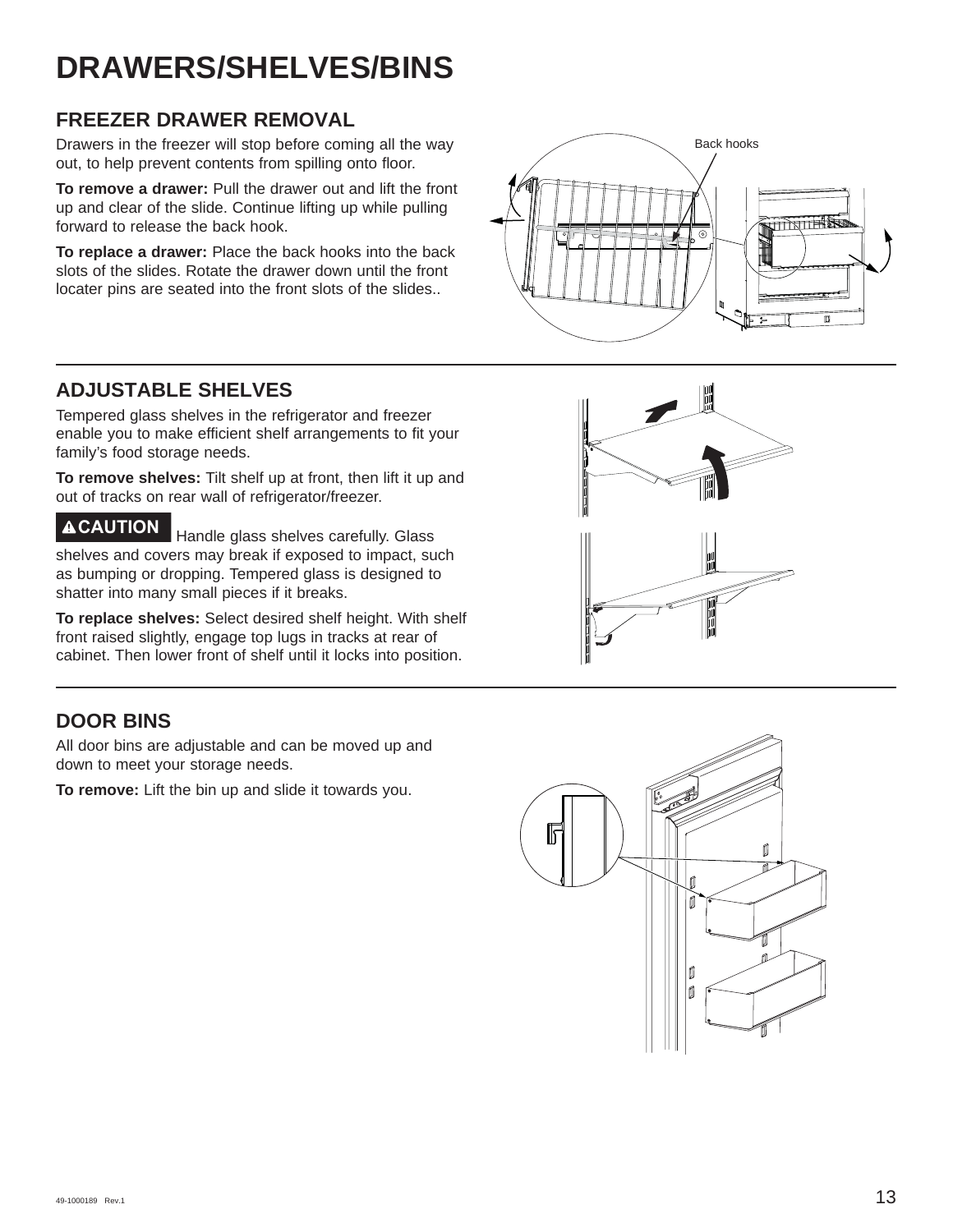# **SABBATH MODE**

Sabbath Mode was designed for use on the Jewish Sabbath and Holidays. The Sabbath Mode feature makes it possible for observant Jews to refrigerate and freeze food during the duration of the holiday.

The Sabbath Mode feature can be set to override typical reactions to actions in your appliance. While in the Sabbath Mode, your appliance will still operate normally. However, the appliance will not respond to your actions.

While in the Sabbath Mode, you may notice the fan running when the door is opened; however, this is not a result of your actions. The fan will operate at random times. The defrost heater will continue to defrost the appliance and freezer and will be activated on a timer. The defrost heater will not defrost as a result of door openings or any consumer actions.



**DISPLAYS, ALARMS and LIGHTS** —The main temperature control displays will be deactivated; therefore they will not be lit, sound a tone or operate when touched. Door alarms will be disabled. Lights will always be off.

**ICEMAKER and AUTOFILL PITCHER** —The icemaker will be off in Sabbath Mode. To obtain ice, open the freezer door and remove the cubed ice from the ice bin. AutoFill pitcher will not operate.

**To turn on Sabbath Mode,** press and hold both (+) and **DOOR ALARM** pads until the display shows SABBATH MODE.

Repeat the process to turn off Sabbath Mode. Sabbath Mode will also automatically exit this feature state after 4 calendar days or 96 hours. Temperature set point will be displayed.

### **CARE AND CLEANING**

Door handles and trim—Clean with a cloth dampened with soapy water. Dry with a soft cloth.

**Main Control—**Clean with a glass cleaner and dry with a soft cloth. While cleaning, it is possible to activate key pads and change the unit settings and modes. If this happens, wait 2 minutes and then use the appropriate key pad touches to return the controls to the desired settings/ modes.

**Keep the outside clean.** Wipe with a clean cloth lightly dampened with mild liquid dish detergent. Dry with a clean, soft cloth.

Do not wipe the refrigerator/freezer with a soiled dish cloth or wet towel. These may leave a residue that can damage the finish. Do not use scouring pads, powdered cleaners, bleach or cleaners containing bleach because these products can scratch and damage the finish.

#### **STAINLESS STEEL - Outside surfaces, door handles, and trim**

**NOTE: DO NOT** allow stainless steel cleaner to come in contact with any plastic parts such as trim pieces, handle hardware and liners. If unintentional contact of cleaners with plastic parts does occur, clean plastic part with a sponge and mild detergent mixed with warm water.

| <b>DO USE</b>                                                                                                                                                                                                                                                                                                                                                  | <b>DO NOT USE</b>                                                                                                                                                                                                                              |
|----------------------------------------------------------------------------------------------------------------------------------------------------------------------------------------------------------------------------------------------------------------------------------------------------------------------------------------------------------------|------------------------------------------------------------------------------------------------------------------------------------------------------------------------------------------------------------------------------------------------|
| Soft, clean cloth or sponge                                                                                                                                                                                                                                                                                                                                    | Abrasive cloths, scrubbing sponges, scouring or steel wool<br>pads                                                                                                                                                                             |
| Mild detergent mixed with warm water<br>Approved stainless steel cleaners; Visit the Monogram<br>parts store for approved stainless steel cleaners:<br>Monogram.com<br>Cleaners with oxalic acid such as Bar Keepers Friend Soft<br>Cleanser <sup>™</sup> can be used to remove surface rust, tarnish and<br>small blemishes on stainless steel surfaces only. | Abrasive powders or sprays<br>Window Sprays or Ammonia<br>Citrus or plant oil-based cleaners<br>Acidic or vinegar-based cleaners<br>Oven cleaners<br>Cleaners containing acetone (propanone)<br>Any cleaner with WARNING about plastic contact |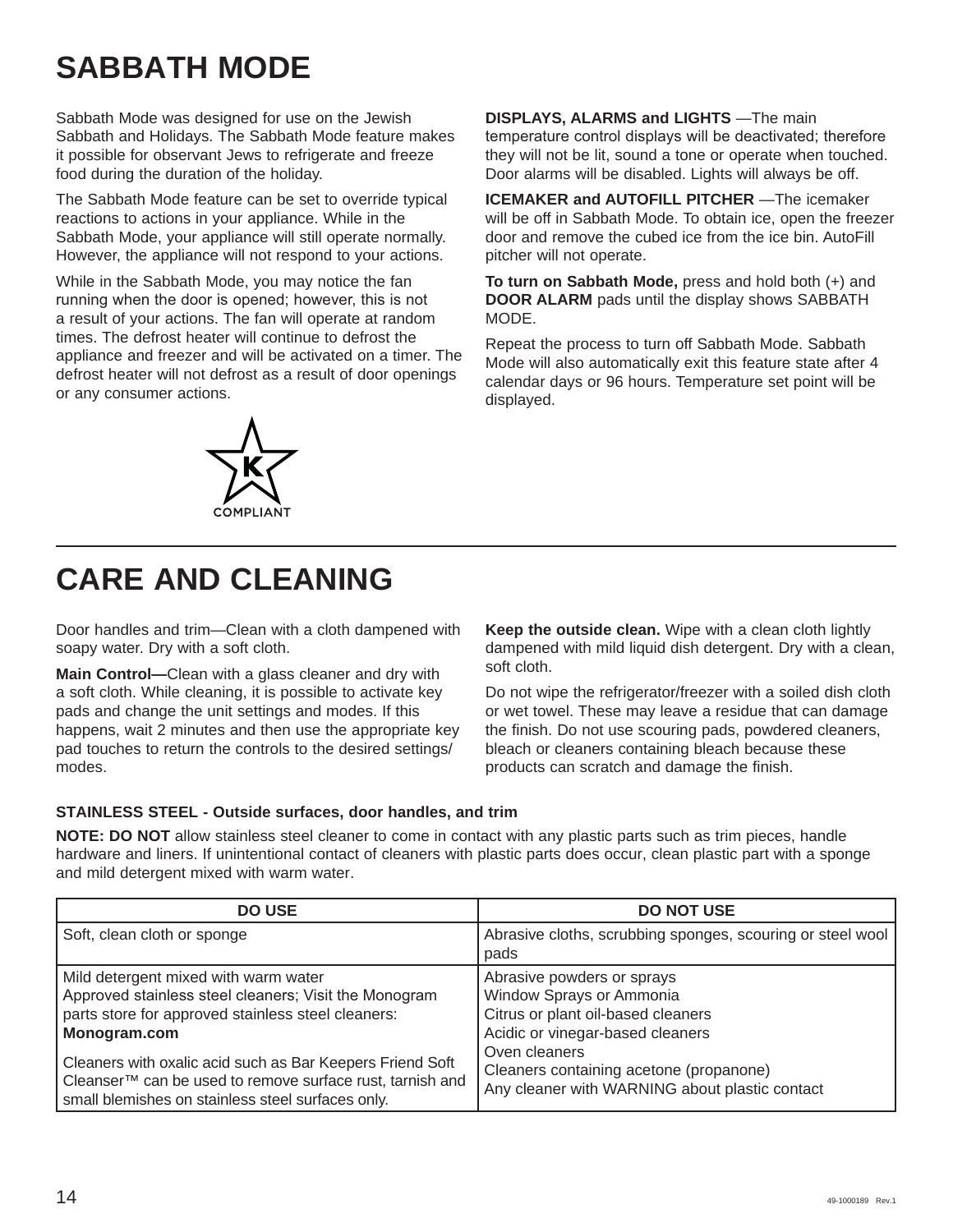### **CARE AND CLEANING**

### **CLEANING INSIDE**

**To help prevent odors,** leave an open box of baking soda in the unit.

**Turn off power at the circuit breaker or fuse box before cleaning.** If this is not practical, wring excess moisture out of sponge or cloth when cleaning around switches, lights or controls.

Use warm water and baking soda solution about a tablespoon (15 ml) of baking soda to a quart (1 liter) of water. This both cleans and neutralizes odors. Thoroughly rinse and wipe dry.

**Other parts of the refrigerator/freezer**—including door gaskets, meat and vegetable drawers, ice storage bin and all plastic parts—can be cleaned the same way.

**CAUTION Do not clean glass shelves or covers with warm water when they are cold. Glass shelves and covers may break if exposed to sudden temperature changes or impact, such as bumping or dropping. Tempered glass is designed to shatter into many small pieces if it breaks.**

**Do not wash any plastic refrigerator/freezer parts in the dishwasher.**

**The AutoFill pitcher and lid** are dishwasher safe. It is recommended to clean them at a minimum of once per month.

### **CLEANING LED LIGHTED SHELVES**

If glass shelves with integrated LED lights are removed for cleaning, be sure to protect the probes at the back of the shelves and do NOT support the shelves by the probes or damage may occur.

Do not immerse shelves in water.



### **PREPARING FOR VACATION**

Set the icemaker power switch to the OFF position and be sure to shut off the water supply to the refrigerator.

For long vacations or absences, remove food from the refrigerator/freezer. Set the control to OFF, and clean the interior with a baking soda solution of one tablespoon (15 ml) of baking soda to one quart (1 liter) of water. Leave the door open.

For shorter vacations, remove perishable foods and leave controls at regular settings. However, if the room temperature is expected to drop below 60°F (16°C), follow the same instructions as for long vacations.

### **LIGHT BULB REPLACEMENT**

**For LED light replacement, visit monogram.com.**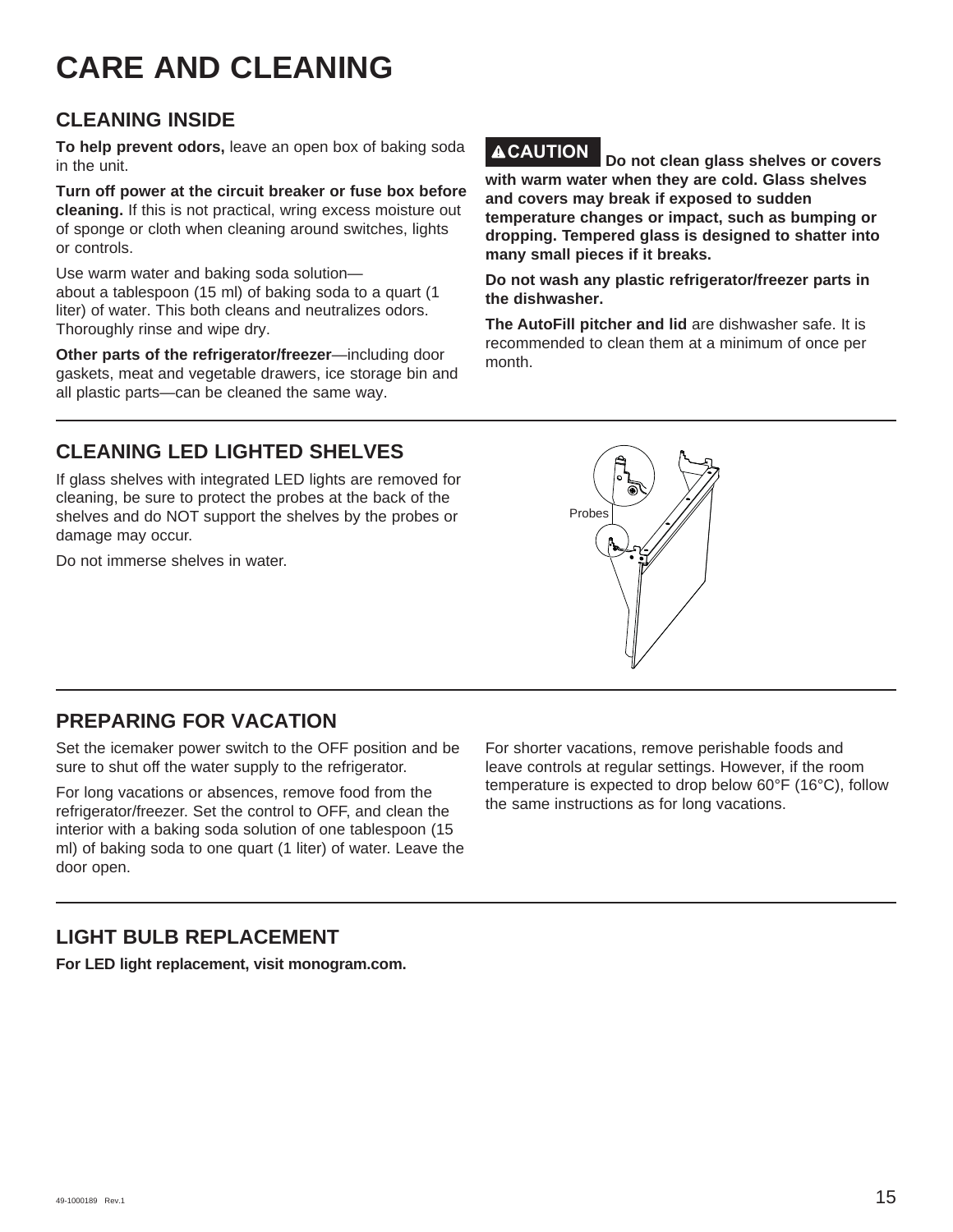### **PREPARATION**

### **REFRIGERATOR/FREEZER LOCATION**

- $\blacksquare$  Do not install the refrigerator/freezer where the temperature will go below 55°F (13°C). It will not run often enough to maintain proper temperatures.
- Do not install the refrigerator/freezer where temperatures will go above 100°F (37°C). It will not perform properly.
- Do not install the refrigerator/freezer in a location exposed to water (rain, etc.) or direct sunlight.
- **n** Install it on a floor strong enough to support it fully loaded.

**For proper installation, the refrigerator/freezer must be placed on a level surface of hard material the same height as the rest of the flooring. This surface should be strong enough to support a fully loaded refrigerator/ freezer, or approximately 1,200 lbs. each. See the Installation Instructions for complete directions.**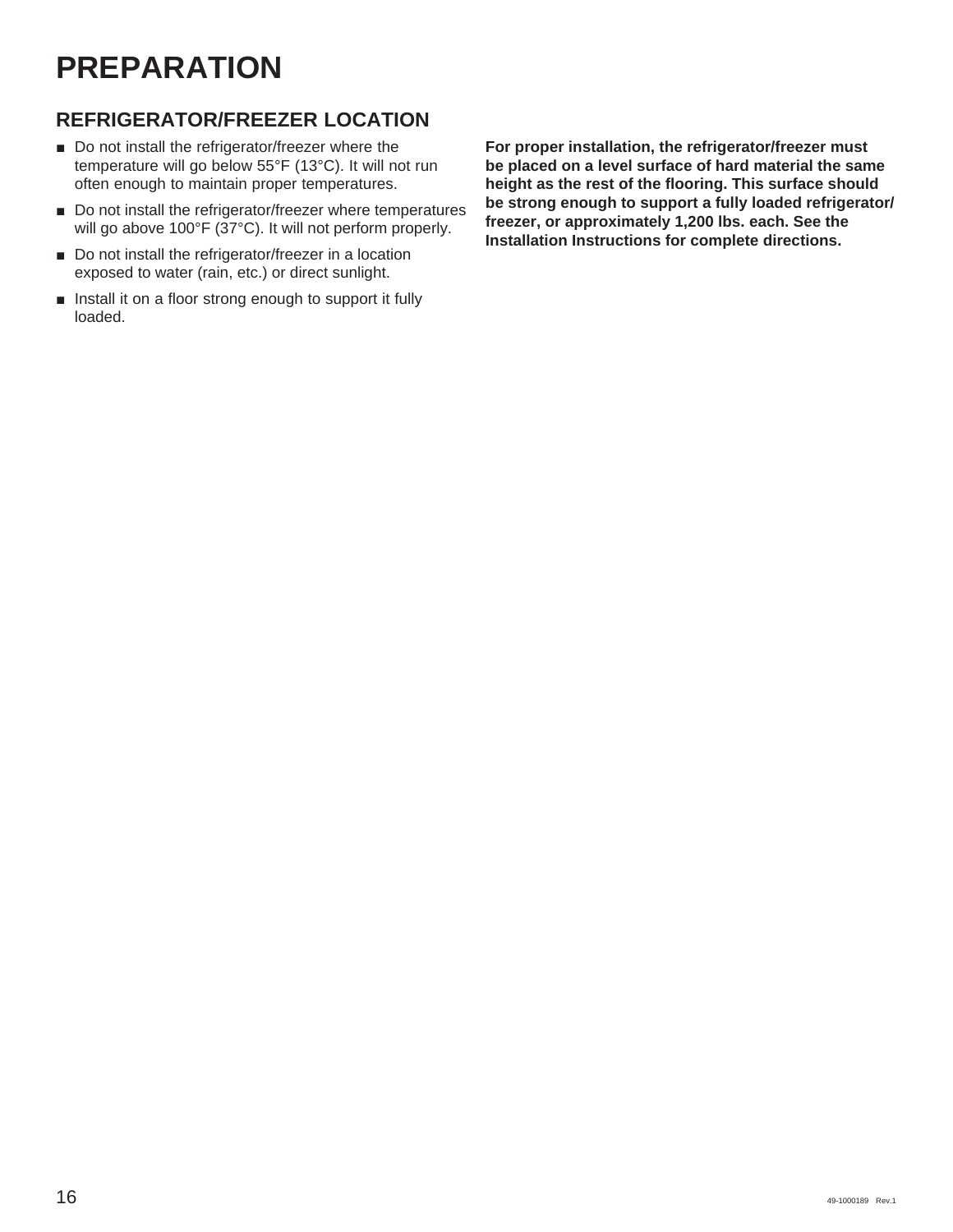### **TROUBLESHOOTING TIPS**

| <b>PROBLEM</b>                                                                      | <b>POSSIBLE CAUSE</b>                                                                                                                                                                                           |
|-------------------------------------------------------------------------------------|-----------------------------------------------------------------------------------------------------------------------------------------------------------------------------------------------------------------|
| <b>REFRIGERATOR/ FREEZER DOES</b>                                                   | May be in defrost cycle when motor does not operate for about 45 minutes.                                                                                                                                       |
| <b>NOT OPERATE</b>                                                                  | Temperature control in the OFF position.                                                                                                                                                                        |
|                                                                                     | If interior light is not on, refrigerator/freezer may not be plugged in at wall outlet.                                                                                                                         |
|                                                                                     | The house fuse is blown/house circuit breaker is tripped. Replace fuse or reset the<br>breaker.                                                                                                                 |
|                                                                                     | Unit master switch may not be turned on.                                                                                                                                                                        |
|                                                                                     | Sabbath Mode may be activated. Turn off the Sabbath Mode.                                                                                                                                                       |
| <b>MOTOR OPERATES FOR LONG</b><br>PERIODS OR CYCLES ON AND OFF<br><b>FREQUENTLY</b> | Normal when refrigerator/freezer is first plugged in. Wait 24 hours for the refrigerator/<br>freezer to completely cool down.                                                                                   |
| (Modern refrigerators and freezers                                                  | Often occurs when large amounts of food are placed in refrigerator/ freezer. This is<br>normal.                                                                                                                 |
| with more storage space and                                                         | Door left open or package holding door open.                                                                                                                                                                    |
| a larger freezer require more<br>operating time. They start and                     | Hot weather or frequent door openings. This is normal.                                                                                                                                                          |
| stop often to maintain even<br>temperatures.)                                       | Temperature controls set at the coldest setting. See Temperature Controls.                                                                                                                                      |
| <b>VIBRATION OR RATTLING (Slight</b><br>vibration is normal.)                       | Refrigerator may not be properly installed.                                                                                                                                                                     |
| THUMPING SOUND WHEN DOOR IS                                                         | This is a normal operating sound.                                                                                                                                                                               |
| <b>CLOSED</b>                                                                       | The mechanism that closes the door makes a slight thumping sound as it passes over<br>its lever point, at approximately 80 degrees.                                                                             |
|                                                                                     | Closing the door slowly will minimize the sound.                                                                                                                                                                |
| <b>OPERATING SOUNDS</b>                                                             | Normal fan air flow. Fan cools the compressor motor.                                                                                                                                                            |
|                                                                                     | The fans change speeds in order to provide optimal cooling and energy savings.                                                                                                                                  |
|                                                                                     | These NORMAL sounds will also be heard from time to time:                                                                                                                                                       |
|                                                                                     | - You may hear a whooshing or gurgling sound when the doors close. This is due to<br>pressure equalizing within the refrigerator/freezer.                                                                       |
|                                                                                     | - A water dripping noise may occur during the defrost cycle as ice melts from the<br>evaporator and flows into the drain pan.                                                                                   |
|                                                                                     | - The flow of refrigerant through the refrigerator/freezer cooling coils may make a<br>gurgling noise like boiling water.                                                                                       |
|                                                                                     | - Water dropping on the defrost heater can cause a sizzling, popping or buzzing<br>sound during the defrost cycle.                                                                                              |
|                                                                                     | - You may hear cracking or popping sounds when the refrigerator/freezer is first<br>plugged in or during/after the defrost cycle. This happens as the refrigerator/freezer<br>cools to the correct temperature. |
|                                                                                     | - The compressor may cause a clicking or chirping sound when attempting to restart<br>(this could take up to 5 minutes).                                                                                        |
|                                                                                     | - The electronic control board may cause a clicking sound when relays activate to<br>control refrigerator/freezer components.                                                                                   |
|                                                                                     | - Ice cubes dropping into the bin.                                                                                                                                                                              |
|                                                                                     | - The icemaker water valve will buzz and water will run in tubes when the icemaker<br>and AutoFill pitcher fills with water.                                                                                    |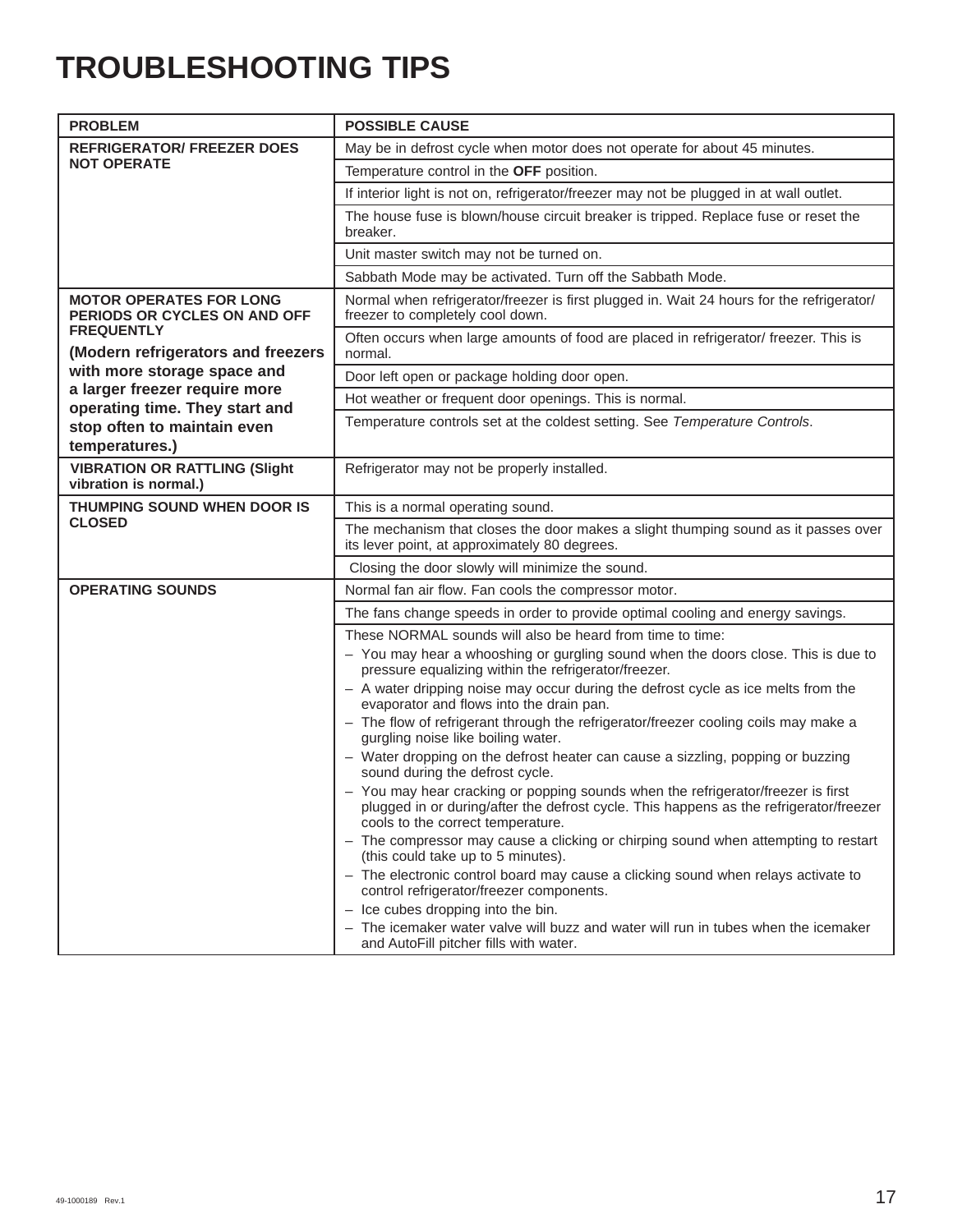### **TROUBLESHOOTING TIPS**

| <b>PROBLEM</b>                                          | <b>POSSIBLE CAUSE</b>                                                                                                                                                    |
|---------------------------------------------------------|--------------------------------------------------------------------------------------------------------------------------------------------------------------------------|
| <b>DOOR NOT CLOSING PROPERLY</b>                        | Package may be holding door open.                                                                                                                                        |
|                                                         | Check the door gasket; it may be out of position.                                                                                                                        |
|                                                         | Refrigerator is not level. See Installation Instructions.                                                                                                                |
|                                                         | Door panels may not have clearance to surrounding cabinetry. Increase clearance.                                                                                         |
| <b>REFRIGERATOR/ FREEZER TOO</b>                        | Temperature control not set cold enough. See Temperature Control.                                                                                                        |
| <b>WARM</b>                                             | Warm weather or frequent door openings.                                                                                                                                  |
|                                                         | Door left open for long time.                                                                                                                                            |
|                                                         | Package may be holding door open.                                                                                                                                        |
| <b>ACTUAL TEMPERATURE NOT</b>                           | Refrigerator just plugged in. Allow 24 hours for system to stabilize.                                                                                                    |
| <b>EQUAL TO SET TEMPERATURE</b>                         | Door open for too long. Allow 24 hours for system to stabilize.                                                                                                          |
|                                                         | Warm food added to refrigerator/freezer. Allow 24 hours for system to stabilize.                                                                                         |
|                                                         | Defrost cycle is in process. Allow 24 hours for system to stabilize.                                                                                                     |
| <b>FROST OR ICE CRYSTALS ON</b>                         | Door left open or package holding door open.                                                                                                                             |
| <b>FROZEN FOOD (Frost within</b><br>package is normal.) | Too frequent or too long door openings.                                                                                                                                  |
| <b>SLOW ICE CUBE FREEZING</b>                           | Door may have been left open.                                                                                                                                            |
|                                                         | Turn temperature control to a colder temperature.                                                                                                                        |
|                                                         | Packages may be holding door open.                                                                                                                                       |
| <b>ICE CUBES HAVE ODOR/TASTE</b>                        | Old cubes need to be discarded.                                                                                                                                          |
|                                                         | Ice storage bin needs to be emptied and washed.                                                                                                                          |
|                                                         | Unsealed packages in freezer may be transmitting odor/taste to ice.                                                                                                      |
|                                                         | Interior of freezer needs cleaning. See Care and Cleaning.                                                                                                               |
|                                                         | Poor-tasting incoming water. Replace water filter.                                                                                                                       |
| <b>AUTOMATIC ICEMAKER DOES</b>                          | Icemaker power switch is in the O (off) position.                                                                                                                        |
| <b>NOT WORK</b>                                         | Water supply turned off or not connected.                                                                                                                                |
|                                                         | Freezer too warm.                                                                                                                                                        |
|                                                         | Piled up cubes in storage bin may cause icemaker to shut off too soon. Level cubes by<br>hand.                                                                           |
|                                                         | Icemaker may be disabled at the temperature control Turn on icemaker.                                                                                                    |
| <b>SMALL OR HOLLOW CUBES</b>                            | Water filter clogged. Replace the filter or use the filter bypass plug.                                                                                                  |
|                                                         | Check for a connection to a Reverse Osmosis water system. If an RO is connected,<br>remove the water filter and install the orginal bypass plug that came with the unit. |
| <b>MOISTURE FORMS ON OUTSIDE</b>                        | Not unusual during periods of high humidity. Wipe surface dry.                                                                                                           |
| OF REFRIGERATOR/ FREEZER                                | Controlling humidity and temperature in the kitchen with air conditioning will eliminate this<br>condition.                                                              |
| <b>AUTOFILL PITCHER DOES NOT</b>                        | Water supply turned off or not connected.                                                                                                                                |
| <b>WORK</b>                                             | Pitcher is not detected. Remove pitcher and re-seat into dispenser.                                                                                                      |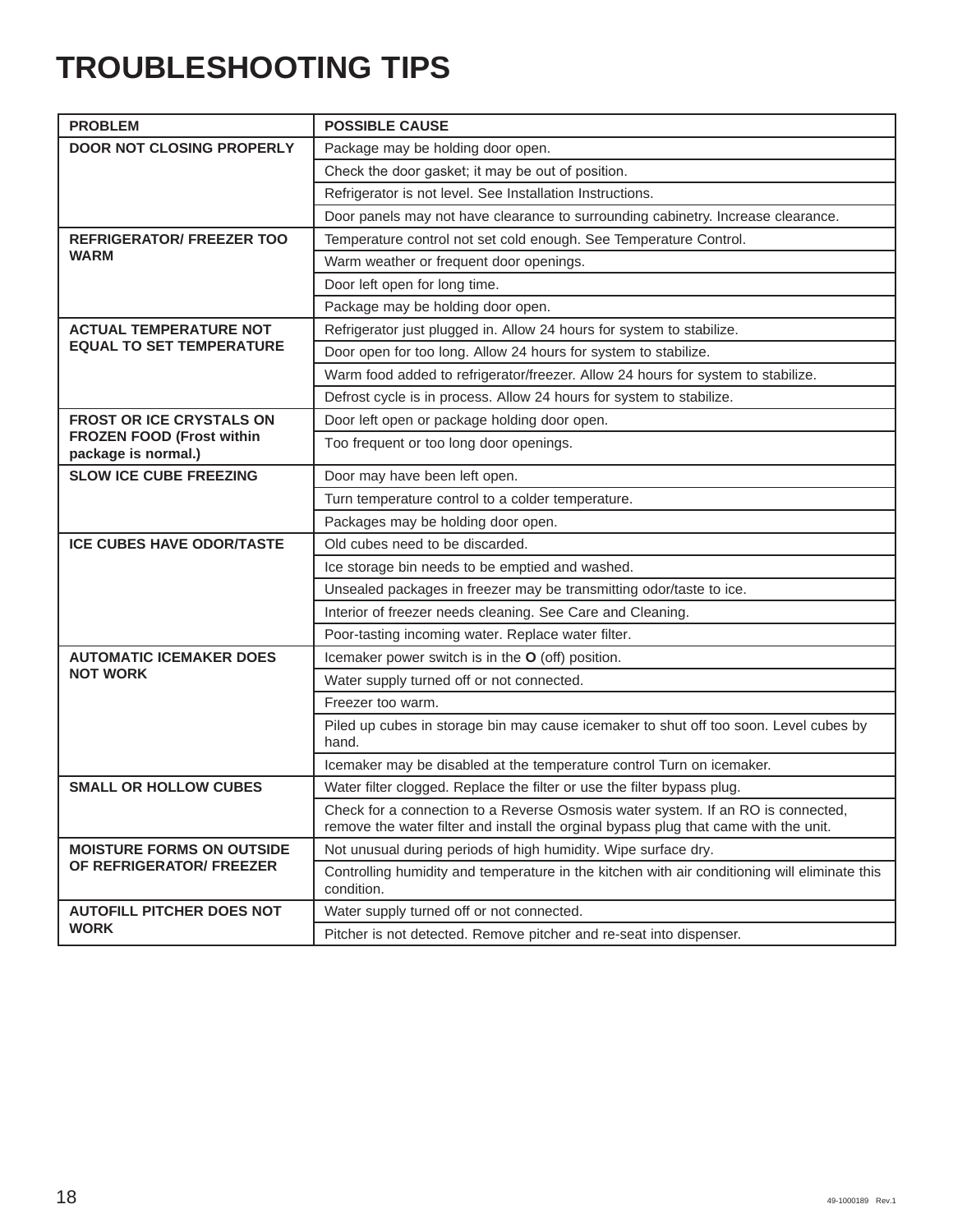### **TROUBLESHOOTING TIPS**

| <b>PROBLEM</b>                                                      | <b>POSSIBLE CAUSE</b>                                                                      |
|---------------------------------------------------------------------|--------------------------------------------------------------------------------------------|
| <b>MOISTURE COLLECTS INSIDE</b>                                     | Too frequent or long door openings.                                                        |
|                                                                     | In humid weather, air carries moisture into refrigerator/freezer when doors are<br>opened. |
|                                                                     | Control humidity and temperature in the kitchen with air conditioning.                     |
| <b>REFRIGERATOR/FREEZER HAS ODOR</b>                                | Foods with strong odors should be tightly covered.                                         |
|                                                                     | Check for spoiled food.                                                                    |
|                                                                     | Interior needs cleaning. See Care and Cleaning.                                            |
|                                                                     | Defrost water system beneath unit needs cleaning.                                          |
|                                                                     | Air filter life has expired. Replace air filter.                                           |
|                                                                     | Keep open box of baking soda in refrigerator/freezer; replace every 3 months.              |
| <b>INTERIOR LIGHT DOES NOT WORK</b>                                 | No power at outlet.                                                                        |
|                                                                     | LED light needs replacing. See Schedule Service.                                           |
|                                                                     | The Sabbath Mode may be activated and operating. Turn off Sabbath Mode.                    |
| <b>DOOR DIFFICULT TO REOPEN</b><br><b>IMMEDIATELY AFTER CLOSING</b> | Tight door seal is due to pressure equalizing within the refrigerator.                     |
|                                                                     | After closing the door, wait 5-30 seconds to reopen.                                       |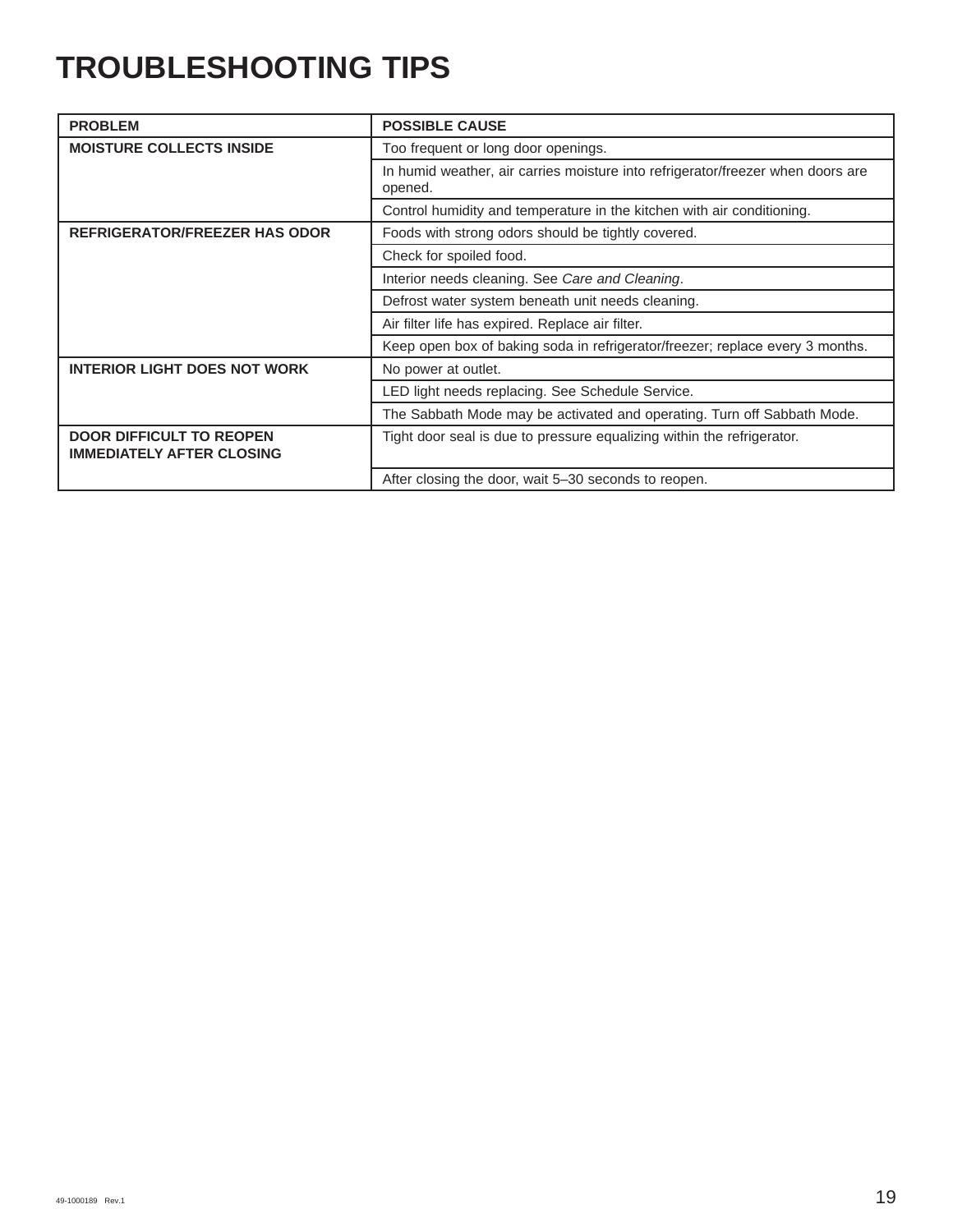### **PERFORMANCE DATA SHEET Model: XWF or XWFE**

System certified by IAPMO R&T against NSF/ANSI Standards 42, 53, 401 for the reduction of claims specified on the performance data sheet and at iapmort.org.

Actual performance may vary with local water conditions.

| Substance Tested for Reduction                    | Influent challenge<br>concentration     | Maximum permissible<br>product water | Avg %<br>Reduction |
|---------------------------------------------------|-----------------------------------------|--------------------------------------|--------------------|
|                                                   | (mg/L)                                  | concentration (mg/L)                 |                    |
| Chlorine Taste and Odor                           | 2.0 mg/L +/- 10%                        | N/A                                  | 96.9               |
| Chloramine Taste and Odor                         | 3.0 mg/L +/- 10%                        | 0.5                                  | 96.9               |
| Particulate, Class I                              | At least 10,000/mL                      | N/A                                  | 91.4               |
| Cysts                                             | 50,000/L                                | N/A                                  | >99.99             |
| Lead                                              | 0.15                                    | 0.01                                 | 98.85              |
| Mercury                                           | 0.006                                   | 0.002                                | 96.3               |
| Asbestos<br>Toxaphene                             | 107 to 108 fibers/ L<br>$0.015 +/- 10%$ | N/A<br>0.003                         | >99<br>86.95       |
| VOC (Chloroform surrogate chemical)               | 0.300                                   | 0.015                                | 99.7               |
| Alachlor                                          | 0.050                                   | 0.001                                | > 98               |
| Atrazine                                          | 0.100                                   | 0.003                                | > 97               |
| Benzene                                           | 0.081                                   | 0.001                                | >99                |
| Carbofuran                                        | 0.190                                   | 0.001                                | > 99               |
| carbon tetrachloride                              | 0.078                                   | 0.0018                               | 98                 |
| chlorobenzene                                     | 0.077                                   | 0.001                                | >99                |
| chloropicrin                                      | 0.015                                   | 0.0002                               | 99                 |
| $2,4-D$                                           | 0.110                                   | 0.0017                               | 98                 |
| dibromochloropropane (DBCP)                       | 0.052                                   | 0.00002                              | >99                |
| o-Dichlorobenzene                                 | 0.08                                    | 0.001                                | >99                |
| p-Dichlorobenzene                                 | 0.040                                   | 0.001                                | >98                |
| 1,2-dichloroethane                                | 0.088                                   | 0.0048                               | 95                 |
| 1,1-dichloroethylene                              | 0.083                                   | 0.001                                | >99<br>>99         |
| cis-1,2-dichloroethylene                          | 0.170<br>0.086                          | 0.0005                               |                    |
| trans-1,2-dichloroethylene<br>1,2-dichloropropane | 0.080                                   | 0.001<br>0.001                       | >99<br>>99         |
| cis-1,3-dichloropropylene                         | 0.079                                   | 0.001                                | >99                |
| dinoseb                                           | 0.170                                   | 0.0002                               | 99                 |
| Endrin                                            | 0.053                                   | 0.00059                              | 99                 |
| Ethylbenzene                                      | 0.088                                   | 0.001                                | >99                |
| ethylene dibromide (EDB)                          | 0.044                                   | 0.00002                              | >99                |
| bromochloroacetonitrile                           | 0.022                                   | 0.0005                               | 98                 |
| dibromoacetonitrile                               | 0.024                                   | 0.0006                               | 98                 |
| dichloroacetonitrile                              | 0.0096                                  | 0.0002                               | 98                 |
| trichloroacetonitrile                             | 0.015                                   | 0.0003                               | 98                 |
| 1,1-dichloro-2-propanone                          | 0.0072                                  | 0.0001                               | 99                 |
| 1,1,1-trichloro-2-propanone                       | 0.0082                                  | 0.0003                               | 96                 |
| heptachlor (H-34, Heptox)                         | 0.025                                   | 0.00001                              | >99                |
| heptachlor epoxide                                | 0.0107                                  | 0.0002                               | 98                 |
| hexachlorobutadiene                               | 0.044                                   | 0.001                                | >98                |
| hexachlorocyclopentadiene                         | 0.060                                   | 0.000002                             | >99                |
| Lindane                                           | 0.055                                   | 0.00001                              | >99                |
| methoxychlor                                      | 0.050                                   | 0.0001                               | >99                |
| pentachlorophenol                                 | 0.096                                   | 0.001<br>0.004                       | > 99               |
| simazine<br>Styrene                               | 0.120<br>0.150                          | 0.0005                               | > 97<br>>99        |
| 1,1,2,2-tetrachloroethane                         | 0.081                                   | 0.001                                | >99                |
| Tetrachloroethylene                               | 0.081                                   | 0.001                                | >99                |
| Toluene                                           | 0.078                                   | 0.001                                | >99                |
| $2,4,5$ -TP (silvex)                              | 0.270                                   | 0.0016                               | 99                 |
| tribromoacetic acid                               | 0.042                                   | 0.001                                | >98                |
| 1,2,4-Trichlorobenzene                            | 0.160                                   | 0.0005                               | >99                |
| 1,1,1-trichloroethane                             | 0.084                                   | 0.0046                               | 95                 |
| 1,1,2-trichloroethane                             | 0.150                                   | 0.0005                               | >99                |
| trichloroethylene                                 | 0.180                                   | 0.0010                               | >99                |
| bromoform                                         | 0.300                                   | 0.015                                | 95                 |
| bromodichloromethane                              | 0.300                                   | 0.015                                | 95                 |
| chlorodibromomethane                              | 0.300                                   | 0.015                                | 95                 |
| xylenes                                           | 0.070                                   | 0.001                                | >99                |
| Meprobamate                                       | 400 +/- 20%                             | 60                                   | 95.5               |
| Atenolol                                          | 200 +/- 20%                             | 30                                   | 95.9               |
| Carbamazepine                                     | 1400 +/- 20%                            | 200                                  | 98.6               |
| DEET                                              | 1400 +/- 20%                            | 200                                  | 98.6               |
| Metolachlor                                       | 1400 +/- 20%                            | 200                                  | 98.7               |
| Trimethoprim                                      | 140 +/- 20%                             | 20                                   | 96.1               |
| Linuron                                           | 140 +/- 20%                             | 20                                   | 96.6               |
| <b>TCEP</b><br><b>TCPP</b>                        | 5000 +/- 20%<br>$5000 +/- 20%$          | 700<br>700                           | 98.1<br>98.1       |
| Phenytoin                                         | 200 +/- 20%                             | 30                                   | 96                 |
| Ibuprofen                                         | 400 +/- 20%                             | 60                                   | 95.9               |
| Naproxen                                          | 140 +/- 20%                             | 20                                   | 96.5               |
| Estrone                                           | 140 +/- 20%                             | 20                                   | 97.1               |
| <b>Bisphenol A</b>                                | 2000 +/- 20%                            | 300                                  | 99.1               |
| Nonyl phenol                                      | 1400 +/- 20%                            | 200                                  | 97.3               |
|                                                   |                                         |                                      |                    |

#### **Application Guidelines/Water Supply Parameters**

| Service Flow             | $0.5$ gpm $(1.89$ lpm)     |
|--------------------------|----------------------------|
| <b>Water Supply</b>      | Potable Water              |
| <b>Water Pressure</b>    | 25-120 psi (172-827 kPa)   |
| <b>Water Temperature</b> | 33°F-100°F (0.6°C-38°C)    |
| Capacity                 | 170 gallons (643.5 liters) |

It is essential that the manufacturer's recommended installation, maintenance and filter replacement requirements be carried out for the product to perform as advertised. See Installation Manual for Warranty information.

**NOTE:** While the testing was performed under standard laboratory conditions, actual performance may vary. Replacement Cartridge: XWF or XWFE. For estimated costs of replacement elements please visit our website at **gewaterfilters.com**.

**WARNING To reduce the risk associated with ingestion of contaminants:**

• **Do not use with water that is microbiologically unsafe or of unknown quality without adequate disinfection before and after the system.** Systems certified for cyst reduction may be used on disinfected water that may contain filterable cysts.

#### **NOTICE**

#### **To reduce the risk of water leakage or flooding, and to ensure optimal filter performance:**

- **Read and follow** use instructions before installation and use of this system.
- Installation and use **MUST** comply with all state and local plumbing codes.
- **Do not** install if water pressure exceeds 120 psi (827 kPa). If your water pressure exceeds 80 psi (552 kPa), you **must** install a pressure-limiting valve. Contact a plumbing professional if you are uncertain how to check your water pressure.
- **Do not** install where water hammer conditions may occur. If water hammer conditions exist you **must** install a water hammer arrester. Contact a plumbing professional if you are uncertain how to check for this condition.
- **Do not** install on hot water supply lines. The maximum operating water temperature of this filter system is 100º F (38º C).
- **Protect filter from freezing.** Drain filter when temperatures drop below 33ºF (0.6ºC).
- Change the disposable filter cartridge every six months or sooner if you observe a noticeable reduction in water flow rate.
- Failure to replace the disposable filter cartridge at recommended intervals may lead to reduced filter performance and cracks in the filter housing, causing water leakage or flooding.
- This System has been tested according to NSF/ANSI 42, 53 and 401 for the reduction of the substances listed below. The concentration of the indicated substances in water entering the system was reduced to a concentration less than or equal to the permissible limit for water leaving the system, as specified in NSF/ANSI 42, 53 and 401.



XWF or XWFE System is certified by IAPMO R&T against NSF/ANSI Standards 42,53, and 401 for the reduction of claims specified on the performance data sheet and at iapmort.org.